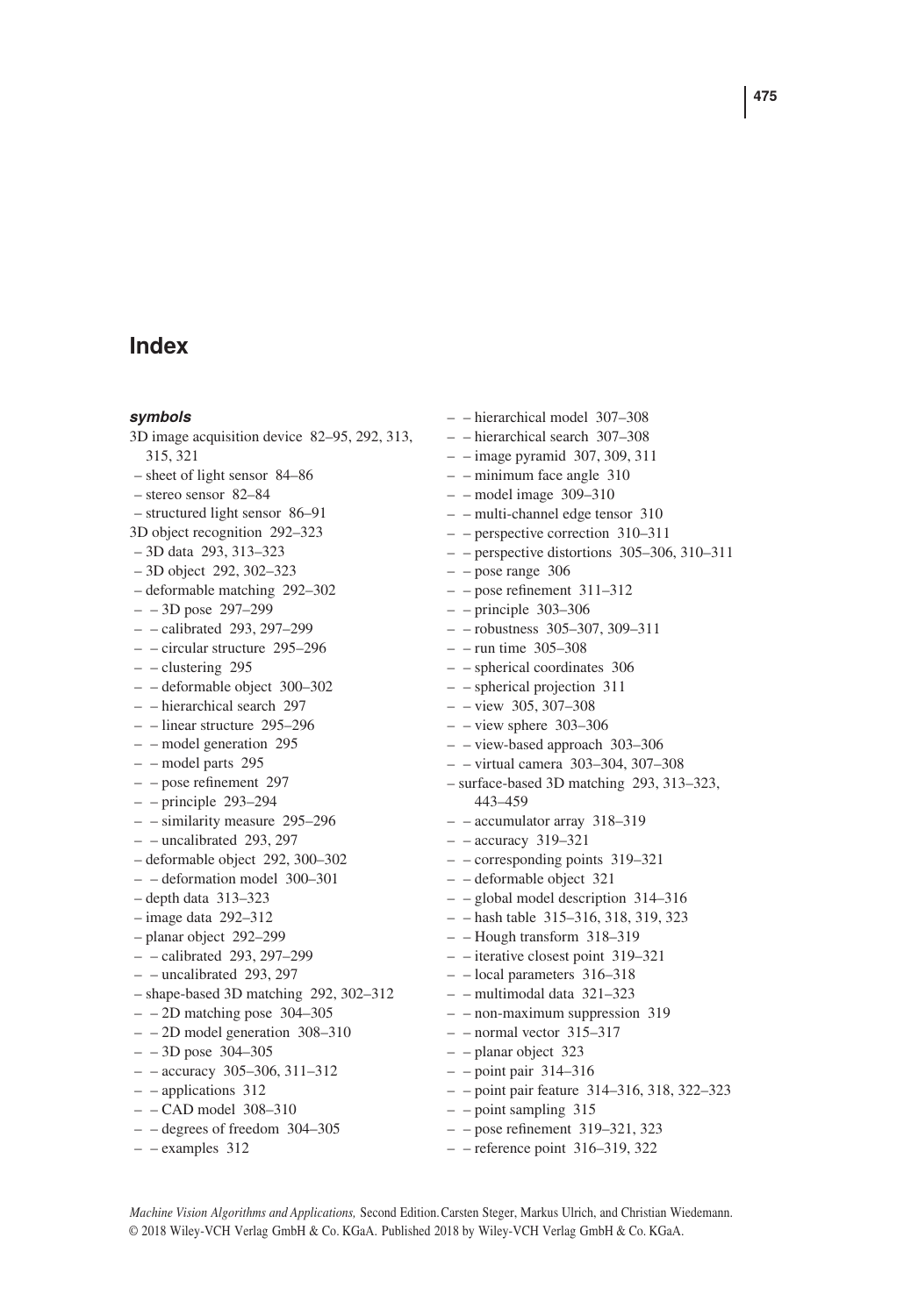– – robustness 322  $-$  – score 319 – – search scene 314, 316, 318 – – voting 318–319, 323 3D reconstruction 292, 313, 315 – sheet of light 33, 35, 84–86, 254–257 – – calibration 256–257 – – extraction of laser line 255–256 – stereo 33, 82–84, 241–254, 425–432 – structured light 33, 35, 86–91, 257–262 – – binary code patterns 88 – – camera calibration 258–261 – – fringe projection 90–91 – – Gray code decoding 257–258

- – Gray code patterns 88–89, 91
- – phase decoding 258
- $-$  phase shift 90–91
- – projector calibration 258–261
- – radiometric calibration 261–262
- – stripe decoding 257–258

#### *a*

a posteriori probability 343 a priori probability 343, 346 aberrations *see* lens aberrations absolute phase 91 absolute sensitivity threshold 54 absolute sum of normalized dot products 289 accumulator array 278–280, 318 accuracy 197–198 – camera parameters 238–241 – contour moments 159 – edges 105, 199–203 – gray value features 105 – gray value moments 155–157, 159 – hardware requirements 203 – region moments 155–157 – subpixel-precise threshold 105 achromatic lens 39 active pixel sensor 46 ADC 42, 47, 58 affine transformation 126–127, 152, 263, 281, 288, 408–413, 432–438 Airy disk 27 algebraic distance 210 algebraic error 210 aliasing 43, 44, 47, 123, 132, 268 alignment 126, 141, 142 amplifier noise 53 analog-to-digital converter *see* camera, ADC Ando filter 190 anisometry 151, 155, 158, 340, 377–383 anti-bloom drain 45

anti-extensive operation – erosion 164, 176 – Minkowski subtraction 164, 176 – opening 169, 177 antisymmetric matrix 333 aperture stop 23, 27–32, 36, 37, 39, 106 apochromatic lens 39 APS *see* camera, active pixel sensor area 149–150, 155, 156, 158, 377–383, 400–407, 414–421 area of interest 47, 74, 75 area sensor 43–47, 216 articulated robot 323–324 aspherical lens 36 astigmatism 37, 201 asynchronous reset 46, 48, 80

### *b*

back light 13 back porch 57 Bayes decision rule 343, 344 Bayes theorem 343 bilateral telecentric lens 30–32, 216, 222–224 binary image 99, 146, 149, 160, 162, 166, 172 binocular stereo reconstruction 33, 82–84, 241–254, 425–432 black body 5–7 blooming 45 boundary 147, 154, 166–167 bounding box 153, 158, 341, 377–388, 400–407 bright-field illumination 13

#### *c*

CAD model 298, 303, 304, 308–310, 312, 314, 315 calibration – geometric 201, 203, 215–242, 258–261, 408–413 – – accuracy of interior orientation 238–241 – – binocular stereo calibration 243, 259–260, 425–432  $-$  – calibration target 230–231, 259 – – camera constant *see* calibration, geometric, principal distance – – camera coordinate system 217–218, 226–227, 242 – – camera motion vector 225–226 – – distortion coefficient (division model) 219, 222, 227, 238–242, 245 – – distortion coefficients (polynomial model) 219–222, 242 – – exterior orientation 203, 232–235, 256, 425–432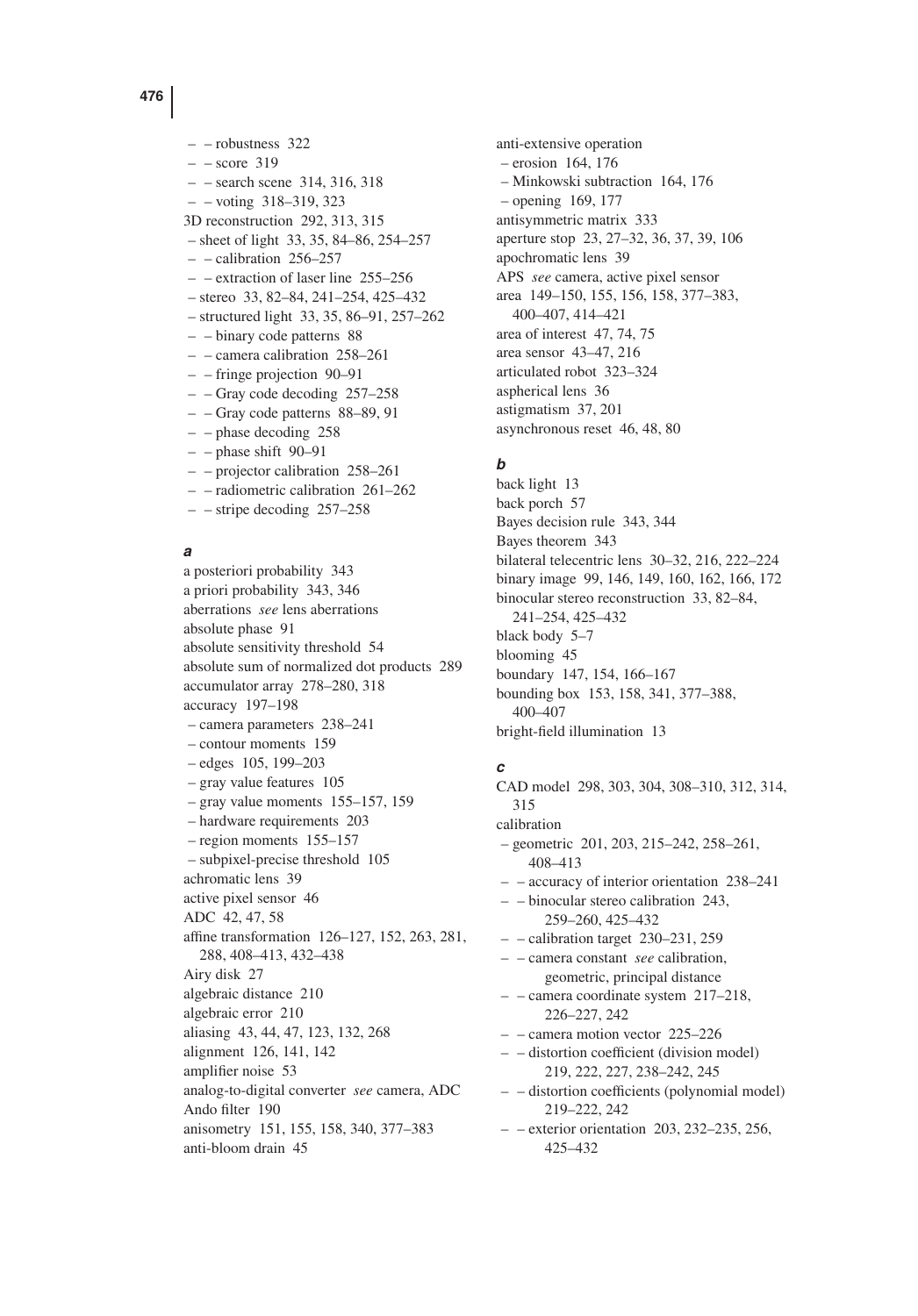– – focal length *see* calibration, geometric, principal distance – – image coordinate system 221, 227–228 – – image plane coordinate system 219, 227  $-$  – image plane distance 224–225, 242  $-$  – interior orientation 83, 85, 86, 203, 232–235, 242, 256, 425–432  $-$  – magnification 219, 222 – – pixel size 221, 227–228, 242 – – principal distance 18, 24, 216–217, 219, 222, 227, 238–242 – – principal point 221, 227–228, 238–242 – – projection center 18, 24, 83, 216, 242, 245, 248, 258  $-$  - relative orientation 83, 86, 242, 260 – – world coordinate system 217–218, 226–227 – hand–eye *see* hand–eye calibration – radiometric 105–110, 201, 261–262 – – calibration target 105  $-$  - chart-based  $105-106$  $-$  – chartless 106–110 – – defining equation for chartless calibration 107 – – discretization of inverse response function 107–108  $-$  – gamma response function 105, 109 – – inverse response function 107 – – normalization of inverse response function 108 – – polynomial inverse response function 109  $-$  – response function 105, 106, 109 – – smoothness constraint 108–109 camera 97–98 – absolute sensitivity threshold 54 – active pixel sensor 46  $-$  ADC 42, 47, 58 – analog-to-digital converter *see* camera, ADC – area scan 43–47 – asynchronous reset 46, 48, 80 – calibration – – image rectification 238 – – world coordinates from single image 202–203, 235–238, 256, 298 – – world coordinates from stereo reconstruction 241–254 – CCD 41–46 – – anti-bloom drain 45 – – blooming 45 – – frame transfer sensor 43–44  $-$  – full frame sensor 43 – – interlaced scan 46, 56

– – interline transfer sensor 44–46 – – lateral overflow drain 45  $-$  – line sensor 41–43  $-$  – progressive scan 46, 58 – – vertical overflow drain 45 – CMOS 46–48  $-$  – area of interest 47  $-$  – global shutter 48, 82  $-$  – line sensor 47 – – rolling shutter 48 – color 49–50 – – single-chip 49–50  $-$  – three-chip 50 – color filter array 49  $-$  – Bayer 49 – – demosaicking 49 – configuration 61, 63–66, 69  $-$  – GenICam 62, 63, 65, 69, 72–77, 79 – – GenICam CLProtocol 62, 73 – – GenICam GenApi 63, 65, 69, 72–77, 79 – – GenICam GenCP 63, 69, 72–77 – – GenICam PFNC *see* camera, configuration, GenICam pixel format naming convention – – GenICam pixel format naming convention 71–77 – – GenICam SFNC *see* camera, configuration, GenICam standard features naming convention – – GenICam standard features naming convention 63, 65, 69, 71–77  $-$  – IIDC 66 – control *see* camera, configuration – dark signal nonuniformity 54 – digital pixel sensor 47 – dynamic range 54 – exposure time 26, 42, 45, 106 – fill factor 43, 44, 47, 48, 157, 200, 203 – gamma response function 105, 109 – gray value response 105, 261–262 – – linear 105, 201, 203, 261 – – nonlinear 105, 201, 261 – inverse response function 107 – line scan 41–43, 47, 216, 225–229, 238  $-$  – encoder 42 – noise – – amplifier noise 53 – – dark current noise 53  $-$  – dark noise 53  $-$  – noise floor 53 – – overall system gain 53 – – pattern noise 54

 $-$  – photon noise 52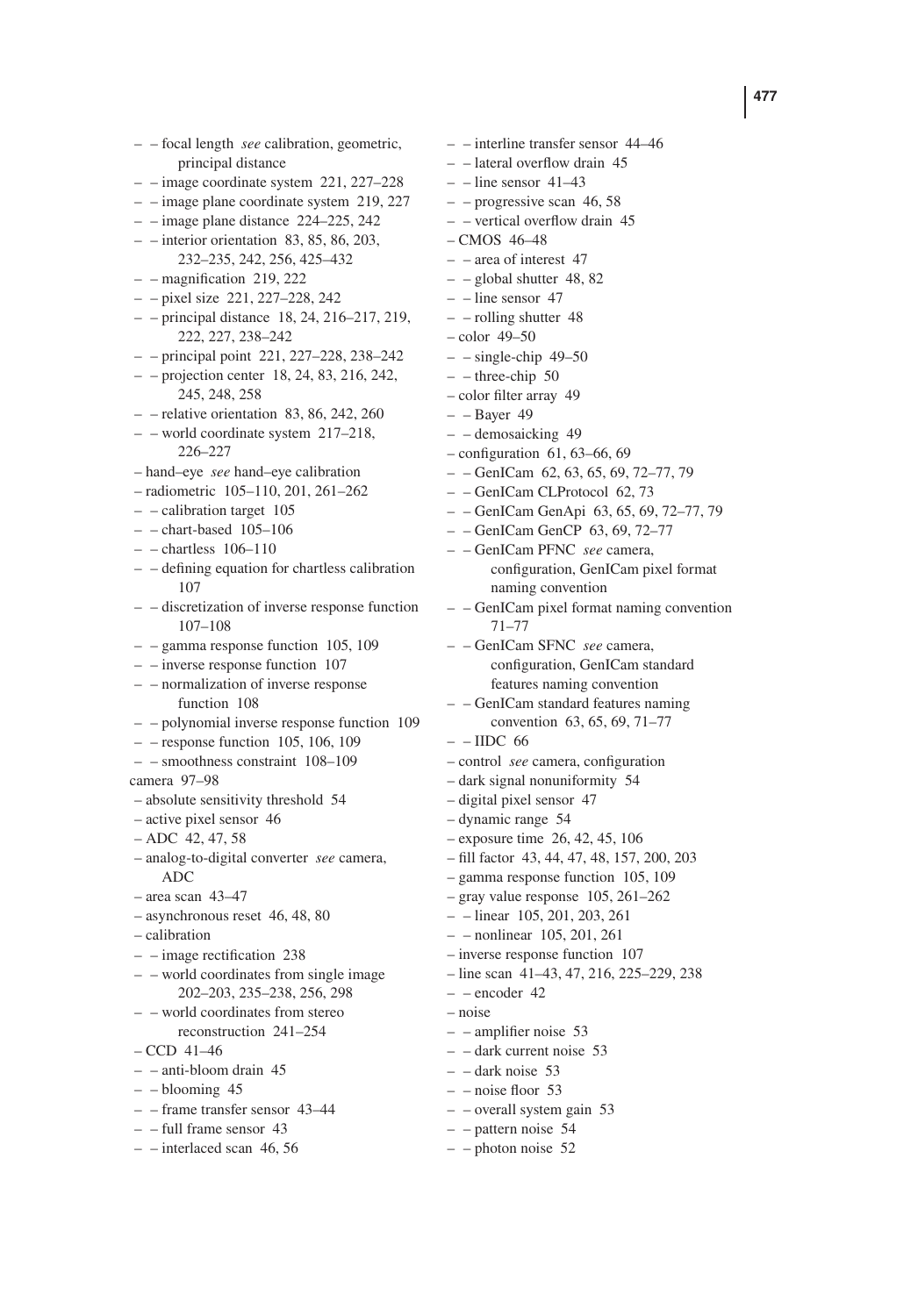$-$  – quantization noise 53  $-$  – reset noise 52  $-$  – signal-to-noise ratio 53, 90, 92, 94  $-$  – spatial noise 54 – – temporal noise 53 – performance 52–55 – perspective 216–222, 236–237 – photoresponse nonuniformity 54 – pinhole 18–19, 24–25, 216 – quantum efficiency 52 – response function 105, 106, 109 – saturation capacity 54 – sensor size 50–51 – spectral response 48, 50 – telecentric 216–222, 236, 408–413 – time-of-flight 91–95 – – continuous-wave-modulated 92–93 – – distance computation 93, 94  $-$  – distance range 92, 93 – – phase demodulation 92 – – pulse-modulated 93–95 – – random errors 93–95 – – resolution 93, 95 – – scene intensity 92 – – systematic errors 93–95 – – time-of-flight computation 94 – trigger 42, 45, 80–81 Camera Link 61–62 Camera Link HS 62–63 Canny filter 187, 192, 198, 388–392, 414–421 – edge accuracy 199, 200 – edge precision 198 cardinal elements 21 CCD *see* camera, CCD CCIR 56 center of gravity 150–152, 155, 156, 158, 205, 206, 256, 377–383, 408–413 central moments 150–152, 155, 158, 205 CFA *see* camera, color filter array chamfer-3-4 distance 174 characteristic function 99, 155, 176 charge-coupled device *see* camera, CCD chessboard distance 173, 174 chief ray *see* principal ray chromatic aberration 39, 201 circle fitting 208–210, 377–383, 414–425 – outlier suppression 209–210 – robust 209–210 circle of confusion 25, 36 city-block distance 173, 174 classification 342–370, 377–383, 438–443 – a posteriori probability 343 – a priori probability 343, 346

– Bayes classifier 346–349 – classifier types 345 – curse of dimensionality 346, 359 – decision theory 343–345 – – Bayes decision rule 343, 344 – – Bayes theorem 343 – error rate 345 – expectation maximization algorithm 348 – features 339, 342, 377–383 – Gaussian mixture model classifier 347–349  $- - k\sigma$  probability 348–349 – – novelty detection 348–349 – generalized linear classifier 358 – hyper-parameter 345, 347  $-k$  nearest-neighbor classifier 347 – – novelty detection 347 – linear classifier 350–352 – neural network 351–358, 377–383, 438–443 – – convolutional neural network 365–369 – – cross-entropy error 354, 368 – – dataset augmentation 369 – – evidence procedure 357 – – hyperbolic tangent activation function 353 – – logistic activation function 353 – – multilayer perceptron 352–358, 365, 377–383, 438–443 – – multilayer perceptron training 354–358  $-$  – novelty detection 357–358, 369 – – rectified linear unit activation function 366 – – regularization 355–357, 368–369 – – sigmoid activation function 353–354 – – single-layer perceptron 351–352 – – softmax activation function 353, 366 – – threshold activation function 351, 352 – – universal approximator 353, 354, 365, 366  $-$  – weight decay 355–357, 368 – nonlinear classifier 352–369 – novelty detection 345–346 – – Gaussian mixture model classifier 348–349  $- -k$  nearest-neighbor classifier 347 – polynomial classifier 358 – rejection 345–346 – support vector machine 358–364 – – Gaussian radial basis function kernel 362 – – homogeneous polynomial kernel 361 – – inhomogeneous polynomial kernel 362 – – kernel 361  $-$  – margin 360  $-$  – margin errors 362, 364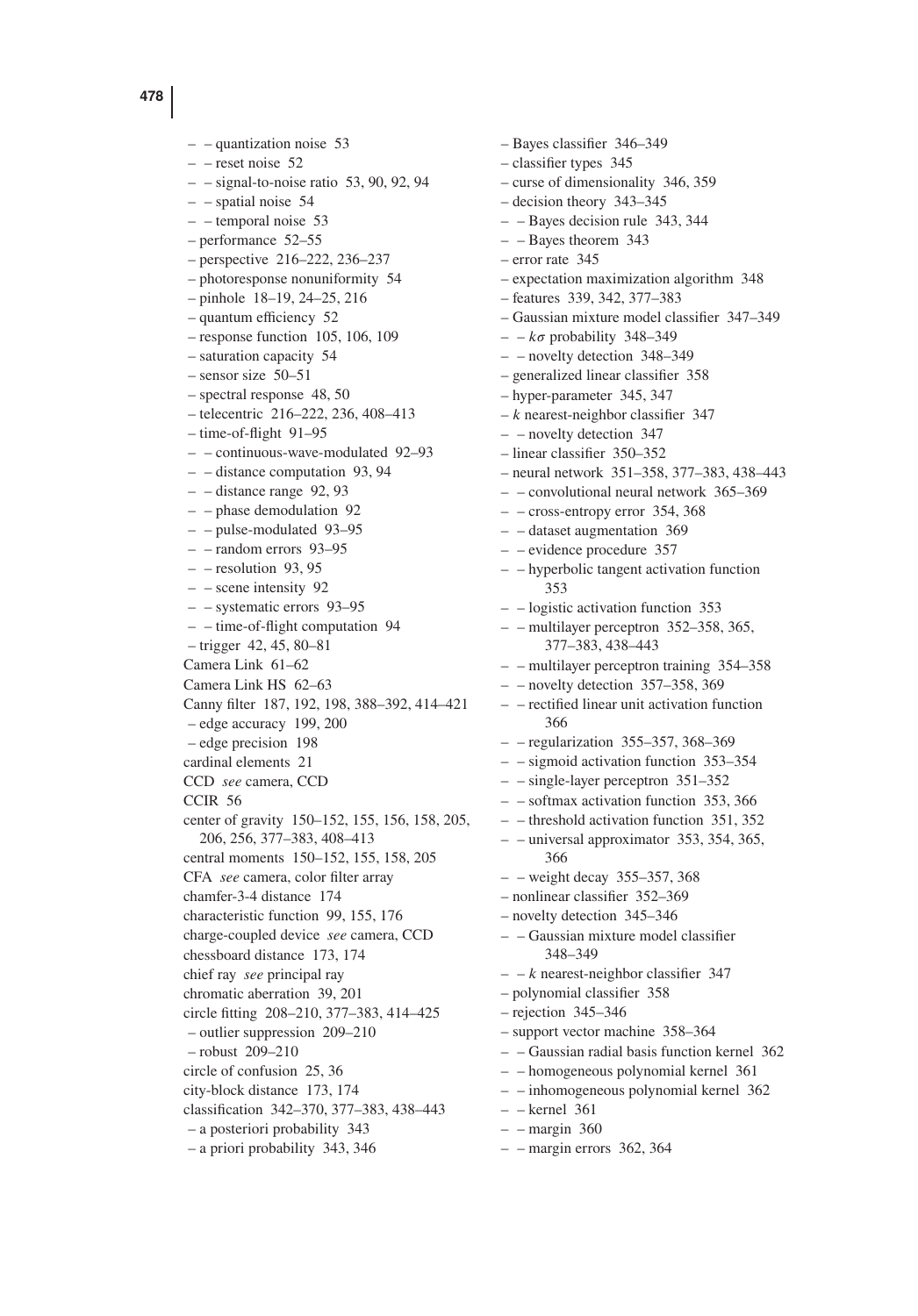– – novelty detection 363–364  $- - v$ -SVM 362  $-$  – one-versus-all 362–363  $-$  – one-versus-one 362–363 – – separating hyperplane 359–361 – – sigmoid kernel 362 – – universal approximator 362  $-$  test set 345 – training set 345, 354 – validation set 345, 347, 356, 357 closing 170–172, 177–179, 400–407 clutter 273, 276, 280, 287–288 CMOS *see* camera, CMOS CNN *see* convolutional neural network CoaXPress 64–65 color filter 11, 50 color filter array *see* camera, color filter array color temperature *see* correlated color temperature coma 36–37, 201 compactness 154, 340, 377–383 complement 160 complementary metal-oxide-semiconductor *see* camera, CMOS completeness checking 1 component labeling 146 composite video 58 connected components 144–146, 255, 338, 377–383, 392–407 connectivity 145–146, 160, 167, 173 contour 101 contour feature *see* features, contour contour length 154 contour segmentation 211–214, 274, 383–388, 421–425 – lines 211–213 – lines and circles 213–214, 383–388, 421–425 – lines and ellipses 213–214 contrast enhancement 102–104 contrast normalization 102–104 – robust 103–104, 341, 367 convex hull 153, 158 convexity 153, 377–383 convolution 115–116, 122, 365 – kernel 115 convolutional neural network 365–369 – convolution 365–366 – convolutional layer 366–367 – filter stride 366 – fine-tuning 367–368 – learning rate 368

– minibatch 368

– momentum 368 – novelty detection 369 – pooling 366 – receptive filed 366 – rectified linear unit 366 – softmax activation function 366 – stochastic gradient descent 368 – training – – cross-entropy error 368 – – dataset augmentation 369 – – regularization 368–369 – – weight decay 368 – universal approximator 366 coordinates – homogeneous 126, 127 – inhomogeneous 126, 127 – polar 134 correlated color temperature 7, 8 correlation 122, 365, 371–377 – *see also* normalized cross-correlation cross-entropy error 354, 368 cumulative histogram 104, 154 curvature of field 37 cylindrical lens 84

## *d*

dark current noise 53 dark noise 53 dark signal nonuniformity 54 dark-field illumination 13 data structures – images 97–98 – regions 98–100 – subpixel-precise contours 101 dataset augmentation 369 datum deficiency 333 DCS *see* distributed control system decision theory 343–345 – a posteriori probability 343 – a priori probability 343, 346 – Bayes decision rule 343, 344 – Bayes theorem 343 deep learning 365 deep neural network 365 deformable matching *see* 3D object recognition, deformable matching demosaicking 49 depth of field 25–28, 30–36 depth-first search 145 Deriche filter 187–188, 192, 198 – edge accuracy 199, 201 – edge precision 198 derivative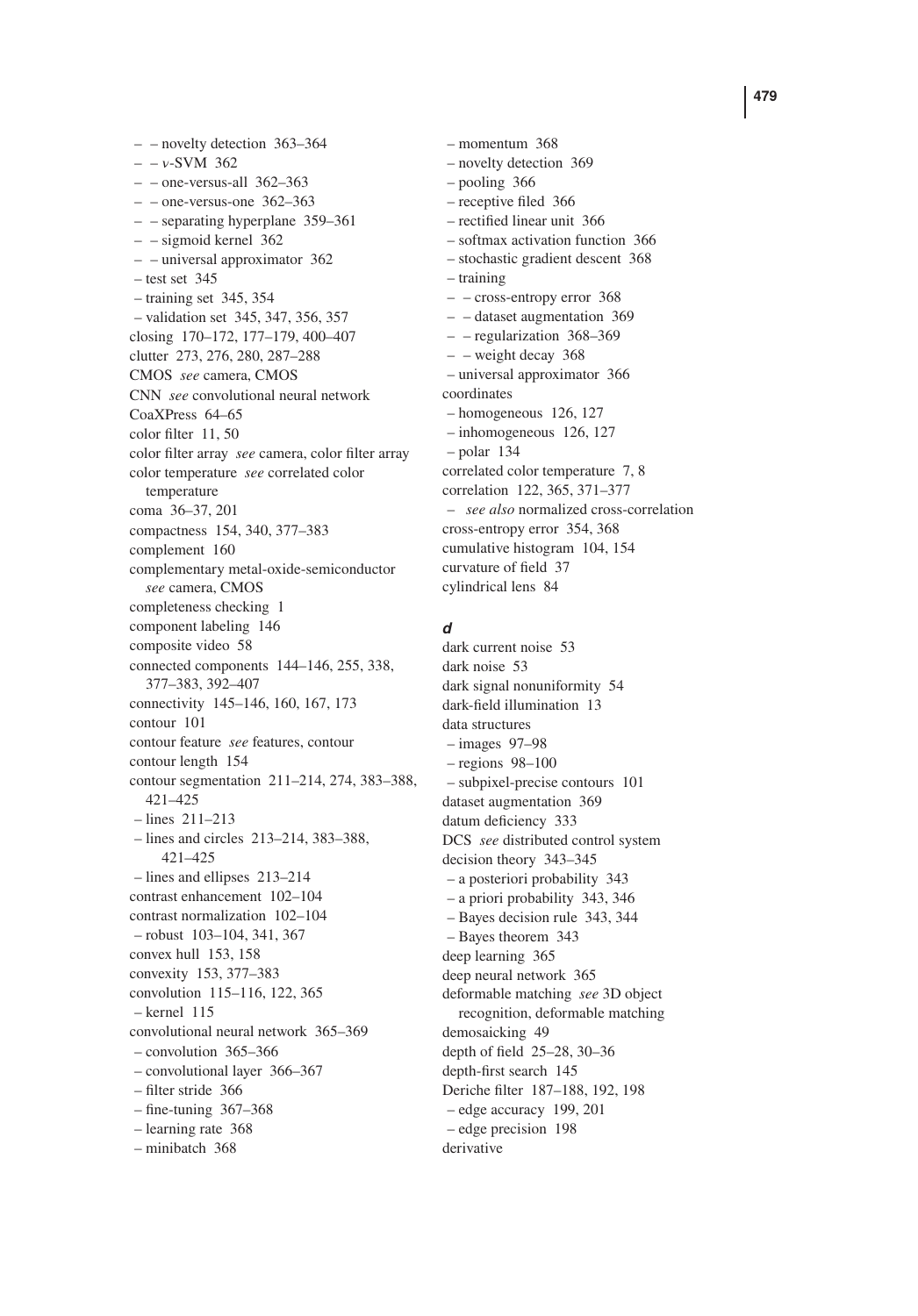– directional 182 – first 180, 184 – gradient 182 – Laplacian 182 – partial 182, 190, 191 – second 180, 184 DFT *see* discrete Fourier transform DHCP *see* Dynamic Host Configuration Protocol diaphragm 22, 25, 36 difference 160, 400–407, 414–425 diffraction 27 diffuse bright-field back light illumination 16–17 diffuse bright-field front light illumination 13–14 diffuse illumination 12 digital input/output 3 digital light processing 87 digital micromirror device 87–88 – diamond pixel array layout 88–89, 258 – regular pixel array layout 88 digital pixel sensor 47 digital signal processor 2 dilation 161–163, 166–167, 176, 195, 388–392, 400–407, 421–425 dimensional inspection 1 direct memory access 58, 80 directed bright-field front light illumination 14–15 directed dark-field front light illumination 15 directed illumination 12 discrete Fourier transform 123–125 – *see also* Fourier transform disparity 249–250 dispersion 19 distance – chamfer-3-4 174 – chessboard 173, 174 – city-block 173, 174 – Euclidean 173, 174, 414–421 distance transform 173–175, 275, 276, 414–421 distortion 37–38, 201, 219–222, 227, 303 – barrel 37–38, 219–221, 227 – division model 219, 222, 261 – pincushion 37–38, 219–221, 227 – polynomial model 219–222, 261 distributed control system 3 DLP *see* digital light processing DMA *see* direct memory access DMD *see* digital micromirror device DSNU *see* dark signal nonuniformity

DSP *see* digital signal processor dual number 330 – dual part 330 – dual unit 330 – Plücker coordinates 330 – real part 330 dual quaternion 327, 330–331 – advantages 331 – ambiguity 331 – conjugation 330 – dual part 330 – inversion 330 – line transformation 331 – multiplication 330, 331 – overparameterization 331 – Plücker coordinates 330 – pure 330 – real part 330 – scalar part 331, 336 – screw 330–331 – unit 330–331, 333 – vector part 332 dual vector 330 duality – dilation–erosion 166, 177 – hit-or-miss transform 168 – opening–closing 170, 177 Dynamic Host Configuration Protocol 70 dynamic range 54 dynamic thresholding 138–141, 179, 257, 338, 377–383, 400–407

## *e*

edge – amplitude 144, 182, 191, 310 – definition – – 1D 180–181  $- - 2D$  181–183 – gradient magnitude 144, 182, 191 – gradient vector 182 – Laplacian 182, 195–196 – non-maximum suppression 180, 188, 192–193 – polarity 181 edge extraction 180–203, 274, 421–425 – 1D 183–189, 408–413 – – Canny filter 187 – – Deriche filter 187–188 – – derivative 180, 184 – – gray value profile 185–186, 408–413 – – non-maximum suppression 188 – – subpixel-accurate 189 – 2D 144, 189–196, 388–392, 414–432, 438–443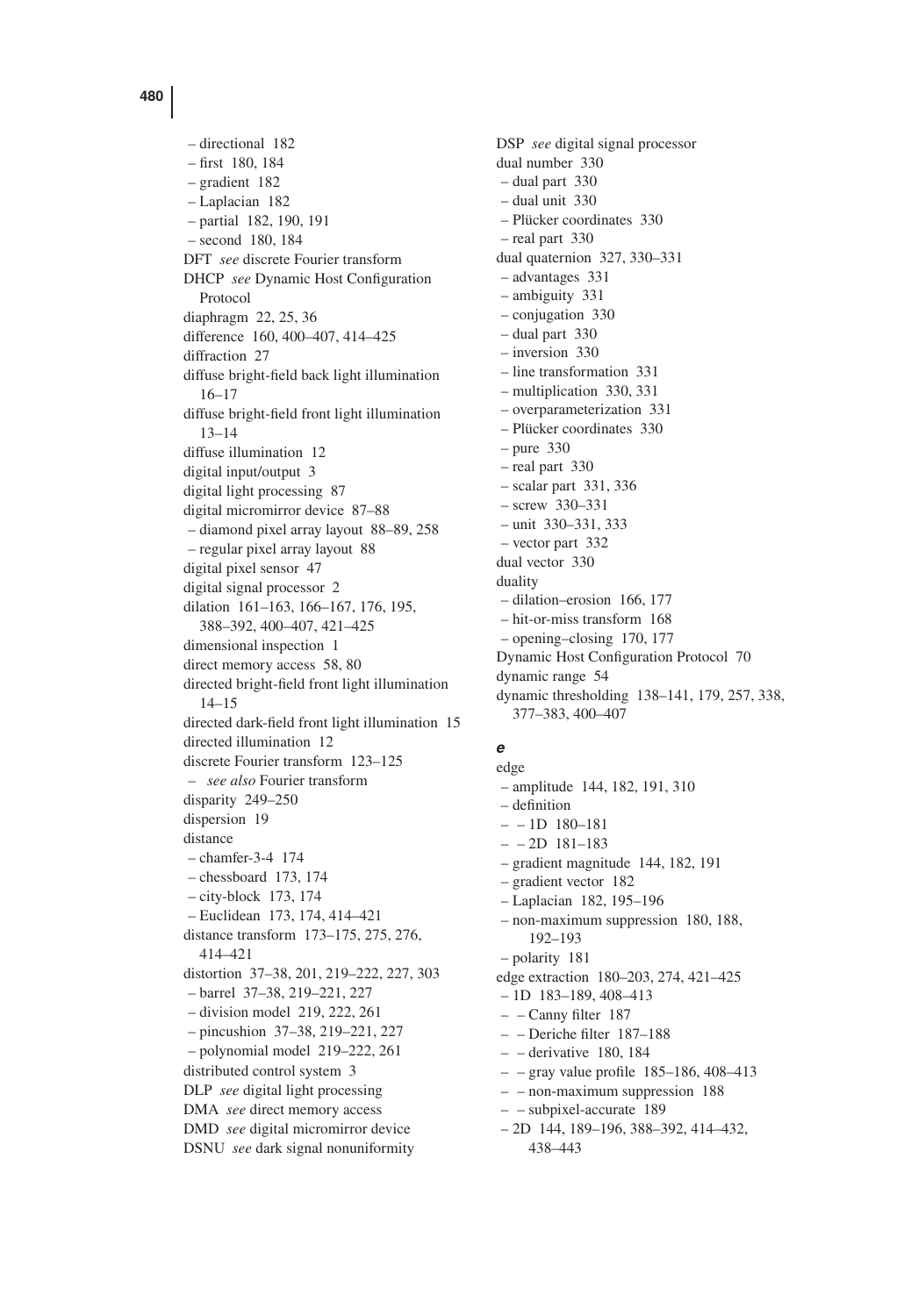– – Ando filter 190 – – Canny filter 192, 198 – – Deriche filter 192, 198 – – Frei filter 190 – – gradient 182 – – hysteresis thresholding 194 – – Lanser filter 192, 198 – – Laplacian 182, 195–196 – – non-maximum suppression 192–193 – – Prewitt filter 190 – – Sobel filter 190, 342 – – subpixel-accurate 194–196 edge filter 144, 186–188  $-$  Ando 190 – Canny 187, 192, 198, 388–392, 414–421  $-$  – edge accuracy 199, 200 – – edge precision 198 – Deriche 187–188, 192, 198  $-$  – edge accuracy 199, 201 – – edge precision 198 – Frei 190 – Lanser 192, 198 – – edge accuracy 199 – – edge precision 198 – optimal 187–188, 191–192 – Prewitt 190 – Sobel 190, 342 edge-spread function 39–40 EIA-170 56 electromagnetic radiation 5–7 – black body 5–7 – infrared 5, 48, 92, 93 – spectrum 5 – ultraviolet 5, 48 – visible 5 ellipse fitting 210–211 – algebraic error 210 – geometric error 210 – outlier suppression 210–211 – robust 210–211 ellipse parameters 150–153, 155, 158, 159, 205, 206, 210 enclosing circle 153, 158 enclosing rectangle 153, 158, 341, 377–388, 400–407 encoder 42 entocentric lens 28, 32, 216, 222, 224–225 entrance pupil 23, 24, 29, 83, 216, 259 epipolar image rectification 247–249, 425–432 epipolar line 244 epipolar plane 244 epipolar standard geometry 245–247, 425–432 epipole 244

erosion 164–167, 176–177, 400–407, 421–425 Ethernet 69–72 Euclidean distance 173, 174, 414–421 evidence procedure 357 exit pupil 23, 24, 29, 30, 224, 258 exposure time 26, 42, 45, 106 extensible markup language *see* XML extensive operation – closing 171, 177 – dilation 162, 176 – Minkowski addition 161, 176 exterior orientation 203, 217–218, 226–227, 232–235, 256, 260, 325, 408–413, 425–432 – world coordinate system 217–218, 226–227

## *f*

*f*-number 26, 30, 32, 36, 37, 39, 106 facet model 194 fast Fourier transform 124, 371–377 – *see also* Fourier transform feature extraction 149–159, 392–400 features – contour 149, 158–159, 383–388, 392–400 – – area 158 – – center of gravity 158 – – central moments 158  $-$  – contour length 158, 383–388 – – ellipse parameters 159 – – major axis 159  $-$  – minor axis 159  $-$  – moments 158 – – normalized moments 158 – – orientation 159 – – smallest enclosing circle 158 – – smallest enclosing rectangle 158, 383–388 – gray value 149, 154–158, 438–443  $- - \alpha$ -quantile 155  $-$  – anisometry 155, 158  $-$  – area 155, 156, 158  $-$  – center of gravity 155, 156, 256 – – central moments 155 – – ellipse parameters 155, 158  $-$  – major axis 155, 158 – – maximum 102, 154  $-$  – mean 154, 256 – – median 155 – – minimum 102, 154  $-$  – minor axis 155, 158  $-$  – moments 155–158 – – normalized moments 155  $-$  – orientation 155 – – standard deviation 154

### **481**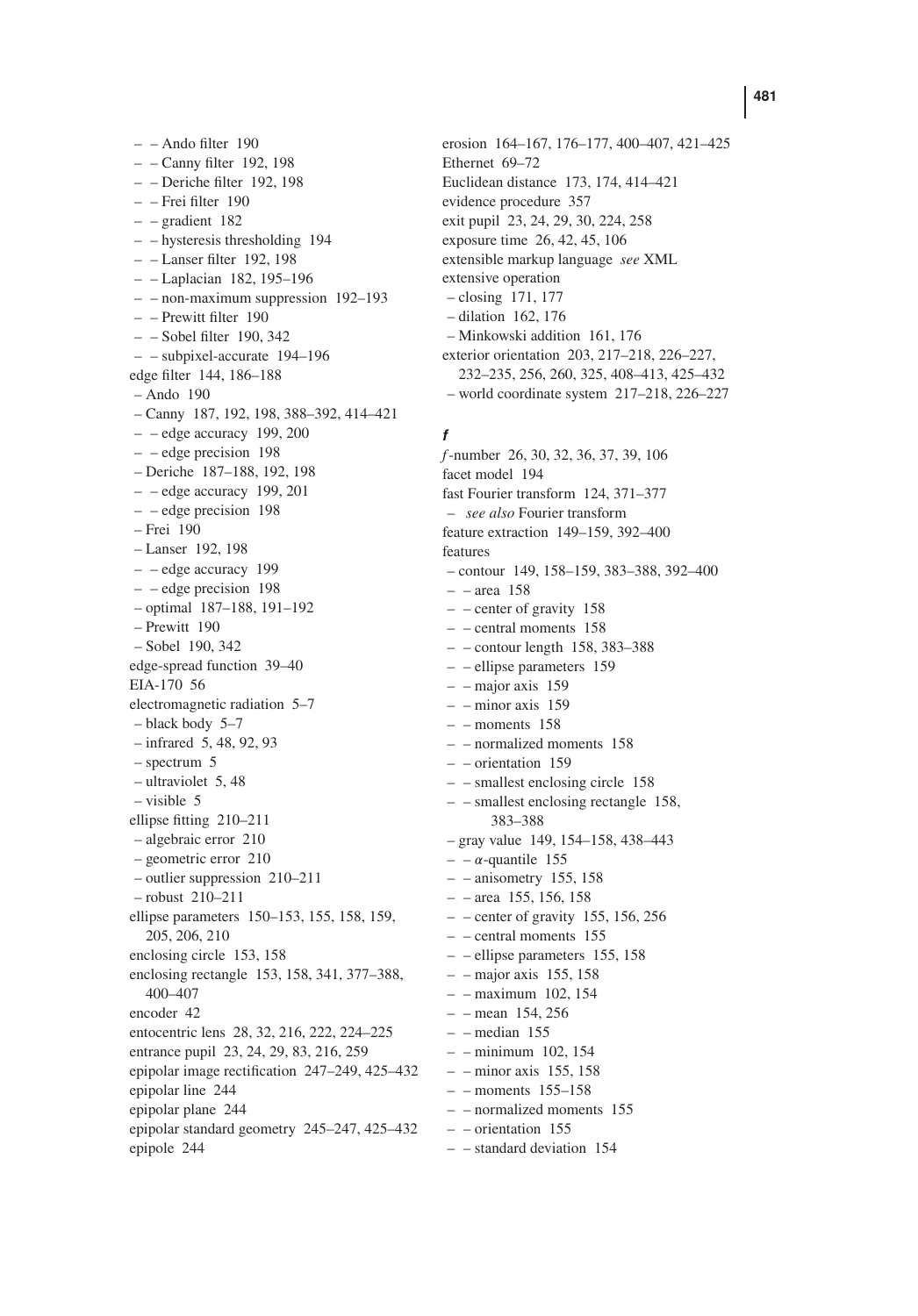– – variance 154 – region 149–154, 377–383, 392–407, 414–421, 443–450 – – anisometry 151, 340, 377–383  $-$  – area 149–150, 156, 377–383, 400–407, 414–421  $-$  – center of gravity 150–152, 156, 377–383 – – central moments 150–152 – – compactness 154, 340, 377–383 – – contour length 154 – – convexity 153, 377–383 – – ellipse parameters 150–153  $-$  – major axis 150–152  $-$  – minor axis 150–152 – – moments 150–152, 377–383 – – normalized moments 150 – – orientation 150–153 – – smallest enclosing circle 153 – – smallest enclosing rectangle 153, 341, 377–383, 400–407 FFT *see* fast Fourier transform field angle 24 field-programmable gate array 2 fieldbus 3 fill factor 43, 44, 47, 48, 157, 200, 203 filter – anisotropic 116, 192 – border treatment 113 – convolution 115–116, 122, 365 – – kernel 115 – definition 115 – edge 186–188 – – Ando 190 – – Canny 187, 192, 198, 388–392, 414–421 – – Deriche 187–188, 192, 198 – – Frei 190 – – Lanser 192, 198 – – optimal 187–188, 191–192 – – Prewitt 190 – – Sobel 190, 342 – Gaussian 117–119, 132, 138–140, 187, 192, 269 – – frequency response 118, 122 – isotropic 117, 118, 192 – linear 115–116, 184 – mask 115 – maximum *see* morphology, gray value, dilation – mean 112–114, 119, 132, 139, 140, 185, 268, 377–383, 400–407  $-$  – frequency response 116, 122, 269 – median 119–120, 139, 140, 400–407

– minimum *see* morphology, gray value, erosion – nonlinear 119–120, 177 – optical – – anti-aliasing 49  $-$  – color 11, 50  $-$  – infrared cut 11, 50  $-$  – infrared pass 11, 48 – – polarizing 11 – rank 120, 177 – recursive 114, 116, 118, 177 – runtime complexity 114 – separable 114, 115, 118  $-$  smoothing  $110-120$ – – optimal 117–118, 187, 191 – spatial averaging 112–114 – temporal averaging 111–112, 142 FireWire *see* IEEE 1394 fitting – circles 208–210, 377–383, 414–425 – – outlier suppression 209–210 – – robust 209–210 – ellipses 210–211 – – algebraic error 210 – – geometric error 210 – – outlier suppression 210–211  $=$  – robust 210–211 – lines 204–208, 383–388 – – outlier suppression 205–208 – – robust 205–208 fluorescent lamp 8 focal length 20 – *see also* principal distance focal point 20 focusing plane 25, 33 Fourier transform 116, 120–125, 371–377 – 1D 121  $-$  – inverse 121 – 2D 122, 371–377 – – inverse 122, 371–377 – continuous 120–122 – convolution 122 – discrete 123–125  $-$  – inverse 124 – fast 124, 371–377 – frequency domain 121 – Nyquist frequency 123 – real-valued 124, 371–377 – spatial domain 121 – texture removal 124–125 FPGA *see* field-programmable gate array frame grabber 55 – analog 58–60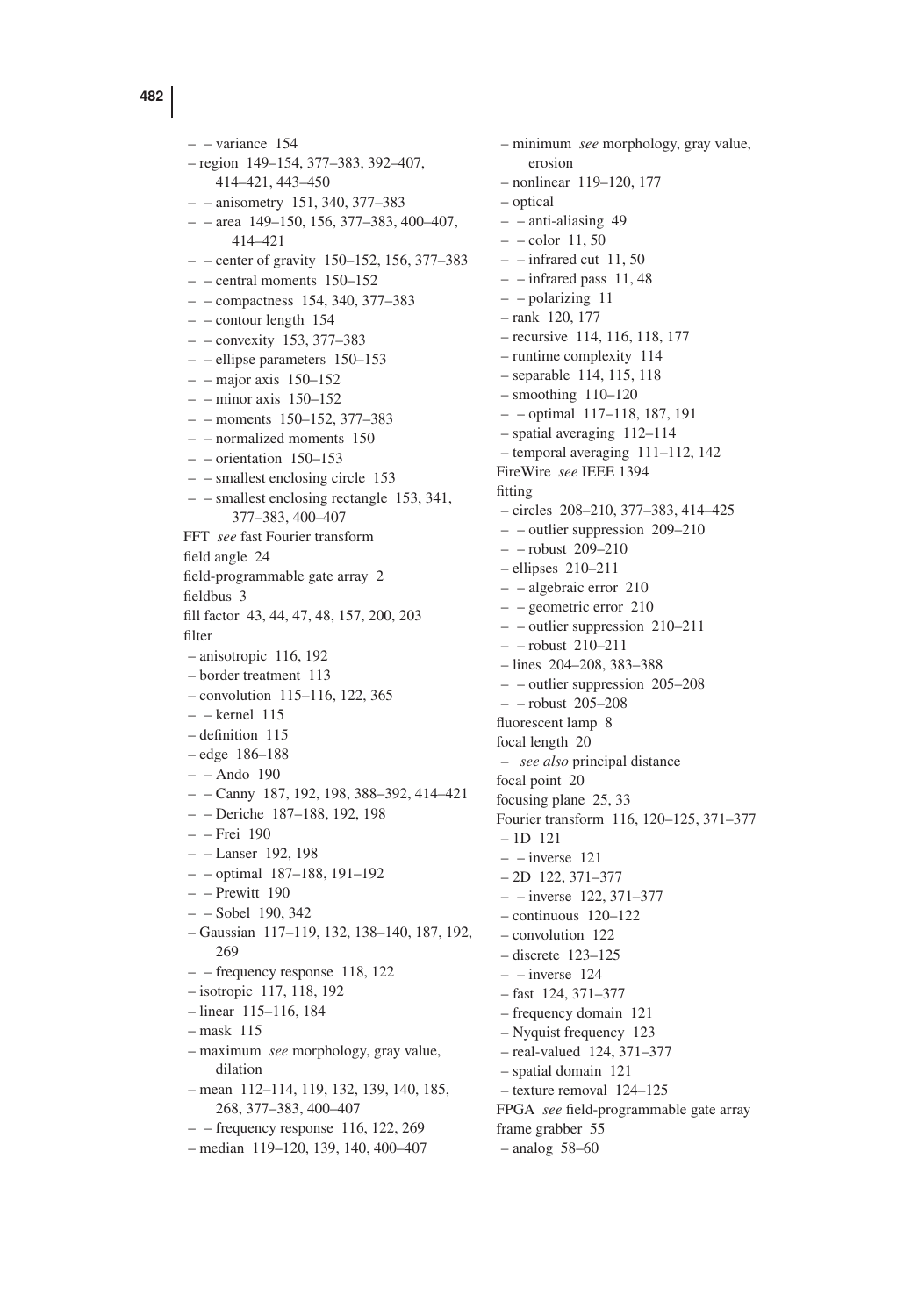– – line jitter 59–60, 199  $-$  – pixel clock 58, 60 frame transfer sensor 43–44 Frei filter 190 frequency domain 121 fringe projection 90–91, 258 front light 13 front porch 57 full frame sensor 43 fuzzy membership 155–158 fuzzy set 155–158

### *g*

gamma response function 105, 109 gauge freedom 333 Gaussian filter 117–119, 132, 138–140, 187, 192, 269 – frequency response 118, 122 Gaussian mixture model 347–349  $-k\sigma$  probability 348–349 – novelty detection 348–349 Gaussian optics 19–31 GenApi *see* GenICam, GenApi GenCP *see* GenICam, GenCP generalized Hough transform 277–280, 318 – accumulator array 278–280 – R-table 280 GenICam 62, 63, 65, 69, 72–77, 79 – CLProtocol 62, 73 – GenApi 63, 65, 69, 72–77, 79 – GenCP 63, 69, 72–77 – GenTL 65, 77–79 – – GenTL consumer 78 – – GenTL producer 77 – – SFNC *see* GenICam, GenTL, standard features naming convention – – standard features naming convention 77–79 – PFNC *see* GenICam, pixel format naming convention – pixel format naming convention 71–77 – SFNC *see* GenICam, standard features naming convention – standard features naming convention 63, 65, 69, 71–77 – transport layer 73, 77–79 GenTL *see* GenICam, GenTL geometric camera calibration 201, 203, 215–242, 258–261, 408–413 – binocular stereo calibration 243, 259–260, 425–432 – calibration target 230–231, 259 – exterior orientation 203, 217–218, 226–227, 232–235, 256, 260, 408–413, 425–432

226–227 – interior orientation 83, 85, 86, 203, 216–222, 232–235, 242, 256, 260, 298, 303, 408–413, 425–432  $-$  – accuracy 238–241 – – camera constant *see* geometric camera calibration, interior orientation, principal distance – – camera coordinate system 217–218, 226–227, 242 – – camera motion vector 225–226 – – distortion coefficient (division model) 219, 222, 227, 238–242, 245 – – distortion coefficients (polynomial model) 219–222, 242 – – focal length *see* geometric camera calibration, interior orientation, principal distance – – image coordinate system 221, 227–228 – – image plane coordinate system 219, 227  $-$  – image plane distance 224–225, 242 – – magnification 219, 222 – – pixel size 221, 227–228, 242 – – principal distance 18, 24, 216–217, 219, 222, 227, 238–242 – – principal point 221, 227–228, 238–242 – – projection center 18, 24, 83, 216, 242, 245, 248, 258 – – tilt angle 222–225, 242  $-$  – tilt axis angle 222–225, 242 – relative orientation 83, 86, 242, 260  $- -$ base 83, 242  $-$  – base line 245 geometric error 210 geometric hashing 281–283 geometric matching 281–291 GEV *see* GigE Vision Gigabit Ethernet *see* GigE Vision GigE Vision 70–72 – control channel 71 – GigE Vision Control Protocol 71 – GigE Vision Streaming Protocol 71 – GVCP *see* GigE Vision, GigE Vision Control Protocol – GVSP *see* GigE Vision, GigE Vision Streaming Protocol – message channel 71 – stream channel 71 global shutter 48, 82 GMM *see* Gaussian mixture model gradient 182 – amplitude 144, 182, 191

– – world coordinate system 217–218,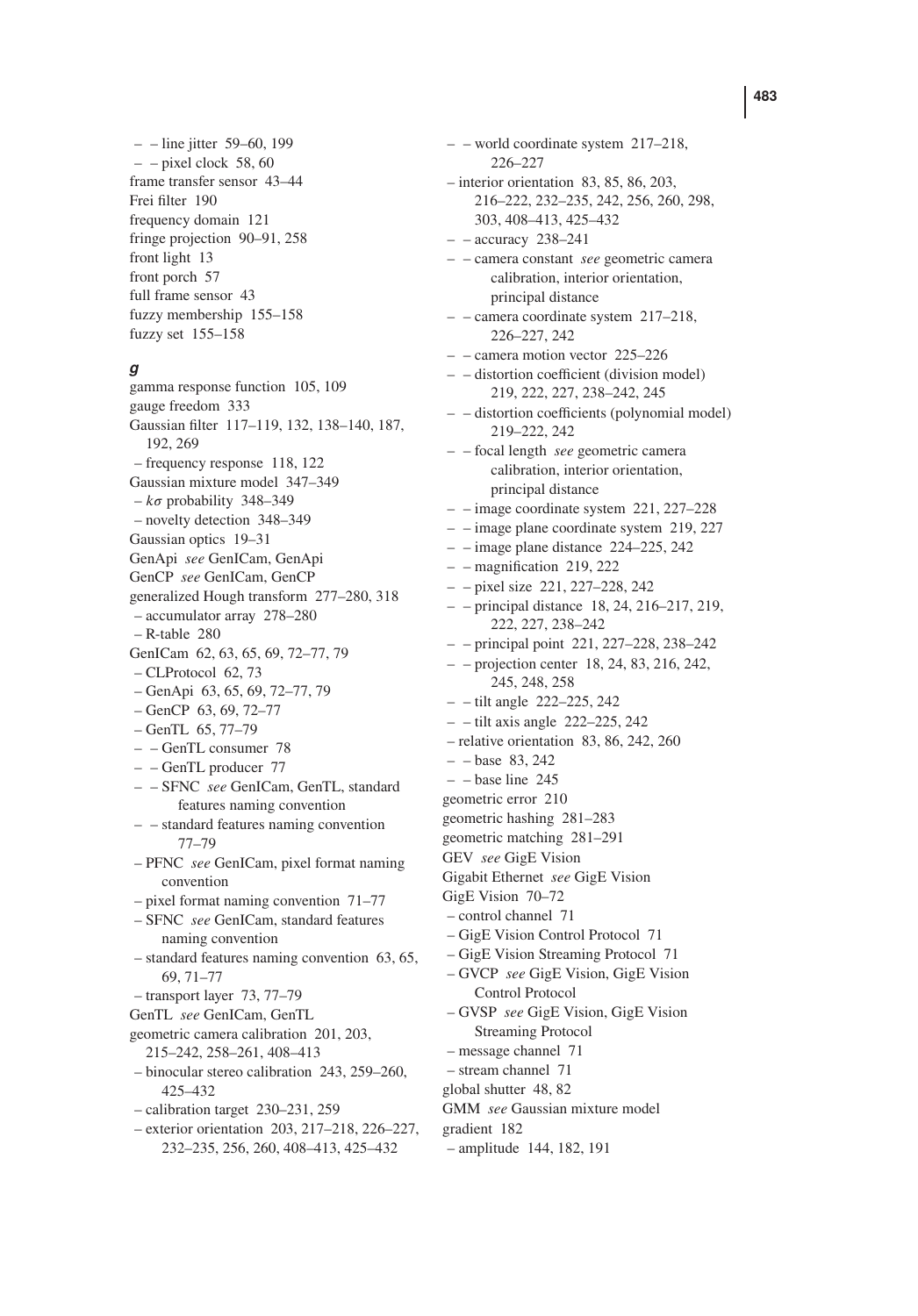– angle 182, 279 – direction 182, 277, 279 – length 182 – magnitude 144, 182, 191 – morphological 179 Gray code 88–89, 91, 257–258 gray value 98 – 1D histogram 103–104, 136–138, 154  $-$  – cumulative 104, 154 – – maximum 136–138 – – minimum 136–138 – – peak 136–138 – 2D histogram 107–108  $-\alpha$ -quantile 155 – camera response 105, 261–262 – – linear 105, 201, 203, 261 – – nonlinear 105, 201, 261 – feature *see* features, gray value – maximum 102, 154 – mean 154, 256 – median 155 – minimum 102, 154 – normalization 102–104 – – robust 103–104, 341 – profile 185 – robust normalization 341, 367 – scaling 102 – standard deviation 154 – transformation 102–104, 154, 157 – variance 154 GVCP *see* GigE Vision, GigE Vision Control Protocol GVSP *see* GigE Vision, GigE Vision

# *h*

Streaming Protocol

Hamming distance 89 hand–eye calibration 323–337, 451–459 – algebraic error 335 – articulated robot 331–335, 451–459 – – linear 327, 331–335 – – nonlinear 327, 334–335 – base coordinate system 324 – calibration object 325–327 – camera coordinate system 324 – coordinate systems 324 – input poses 334 – moving camera 324–326 – poses 326 – practical advice 333, 336 – requirements 332 – robot pose 325 – SCARA robot 335–337

 $-$  – ambiguity 336–337  $-$  – linear 336  $-$  – nonlinear 337 – screw congruence theorem 332, 334 – stationary camera 324–326 – tool coordinate system 324 – transformations 326 – unity constraint 333, 336 – world coordinate system 324 Hausdorff distance 276–277 Hessian normal form 204 hinge line 34 histogram – 1D 103–104, 136–138, 154  $-$  – cumulative 104, 154 – – maximum 136–138 – – minimum 136–138 – – peak 136–138 – 2D 107–108 hit-or-miss opening 169 hit-or-miss transform 167–168, 172 homogeneous coordinates 126, 127 horizontal blanking interval 56 horizontal synchronization pulse 57 Huber weight function 207 hypothesize-and-test paradigm 281 hysteresis Thresholding 194

## *i*

ICP *see* iterative closest point IDE *see* integrated development environment idempotent operation – closing 170, 177 – opening 169, 177 identification 1 IEEE 1394 65–66 – asynchronous data transfer 66 – IIDC 65–66 – isochronous data transfer 66 IIDC 65–66 illumination 5–18 – back light 13 – bright-field 13 – dark-field 13 – diffuse 12 – diffuse bright-field back light illumination 16–17 – diffuse bright-field front light illumination 13–14 – directed 12 – directed bright-field front light illumination 14–15

– directed dark-field front light illumination 15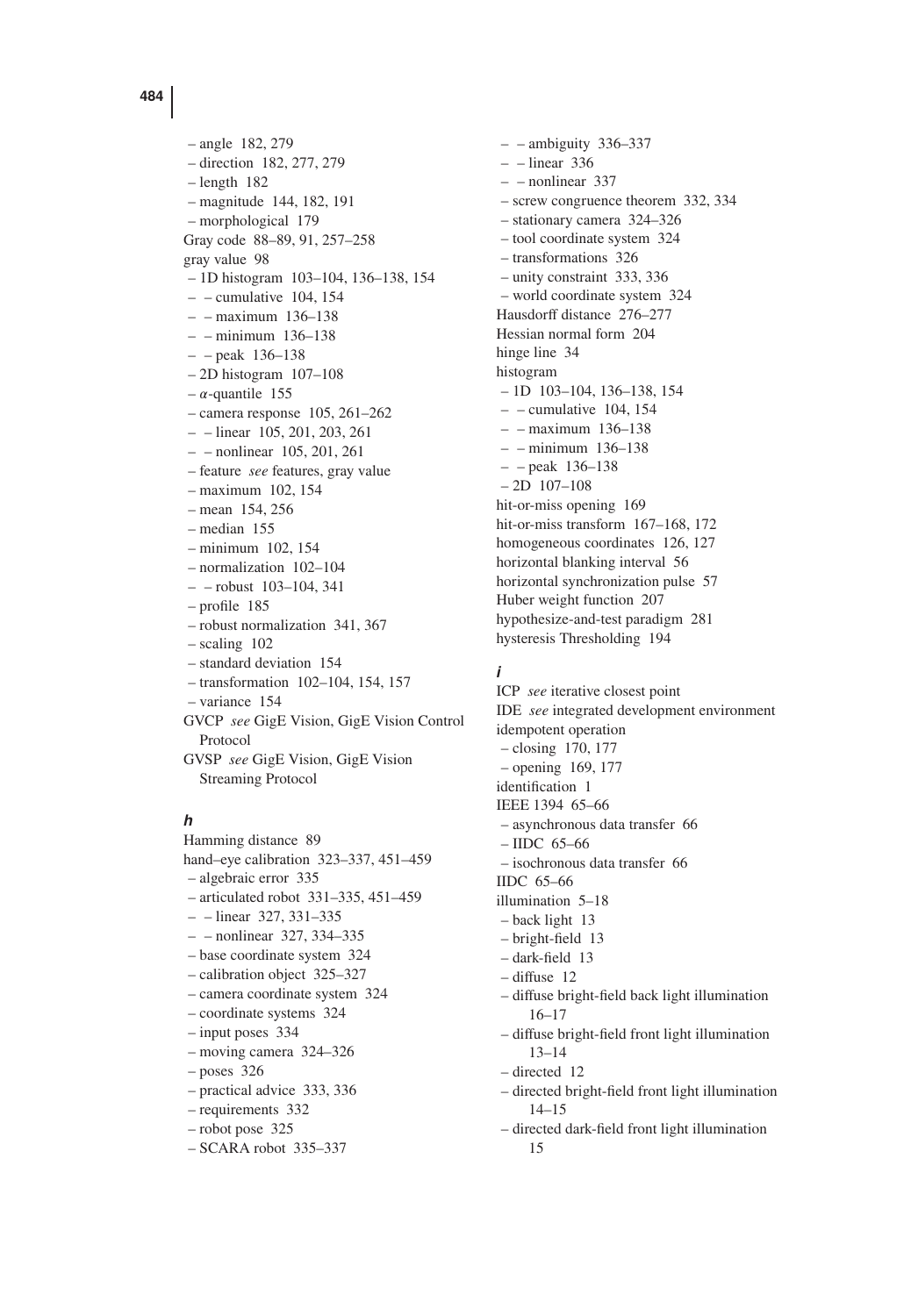– front light 13 – light sources 7–8 – – fluorescent lamp 8 – – incandescent lamp 7 – – LED *see* illumination, light sources, light-emitting diode – – light-emitting diode 8  $-$  – xenon lamp  $7-8$ – telecentric 12 – telecentric bright-field back light illumination 17–18 image 97–98 – binary 99, 146, 149, 160, 162, 166, 172 – bit depth 98 – complement 177 – domain *see* region of interest – enhancement 101–120 – function 98–99 – gray value 98 – gray value normalization 102–104  $-$  - robust 103-104, 341, 367 – gray value scaling 102 – gray value transformation 102–104 – label 99, 146 – multichannel 98 – noise *see* noise – pyramid 268–271, 290, 293–294, 297, 300, 307–311 – rectification 129, 133, 238, 247–249, 292, 293, 300, 303, 338, 425–432 – RGB 98 – segmentation *see* segmentation – single-channel 98 – smoothing 110–120 – spatial averaging 112–114 – temporal averaging 111–112, 142 – transformation 128–134, 141, 388–392, 432–438 image acquisition modes 79–82 – asynchronous acquisition 80 – continuous acquisition 82 – queued acquisition 81 – synchronous acquisition 79–80 – triggered acquisition 80–81 image distance 21, 25 image plane 18, 21, 25, 32, 33, 216, 222, 242, 245, 247, 249 – tilted 33–35, 82, 84, 86, 222–225 image-side telecentric lens 31–32, 216, 222–224 incandescent lamp 7 increasing operation – closing 171, 177

– dilation 162, 176 – erosion 165, 176 – Minkowski addition 161, 176 – Minkowski subtraction 164, 176 – opening 169, 177 infrared cut filter 11, 50 infrared pass filter 11, 48 inhomogeneous coordinates 126, 127 integrated development environment 74 interior orientation 83, 85, 86, 203, 216–222, 225–229, 232–235, 242, 256, 260, 297, 303, 325, 408–413, 425–432 – accuracy 238–241 – camera constant *see* interior orientation, camera constant – camera coordinate system 217–218, 226–227, 242 – camera motion vector 225–226 – distortion coefficient (division model) 219, 222, 227, 238–242, 245 – distortion coefficients (polynomial model) 219–222, 242 – focal length *see* interior orientation, principal distance – image plane coordinate system 219, 221, 227–228 – image plane distance 224–225, 242 – magnification 219, 222 – pixel size 221, 227–228, 242 – principal distance 18, 24, 216–217, 219, 222, 227, 238–241 – principal point 221, 227–228, 238–242 – projection center 18, 24, 83, 216, 242, 245, 248, 258 – tilt angle 222–225, 242 – tilt axis angle 222–225, 242 interlaced scan 46, 56 interline transfer sensor 44–46 Internet Protocol 70 interpolation – bicubic 130–132 – bilinear 129–130, 147, 185, 260 – nearest-neighbor 128–129, 185 intersection 160, 400–407, 414–421 invariant moments 152 IP *see* Internet Protocol iterative closest point 319–321 iteratively reweighted least-squares 207

## *j*

junction 101

## *k*

kernel *see* convolution, kernel *and* support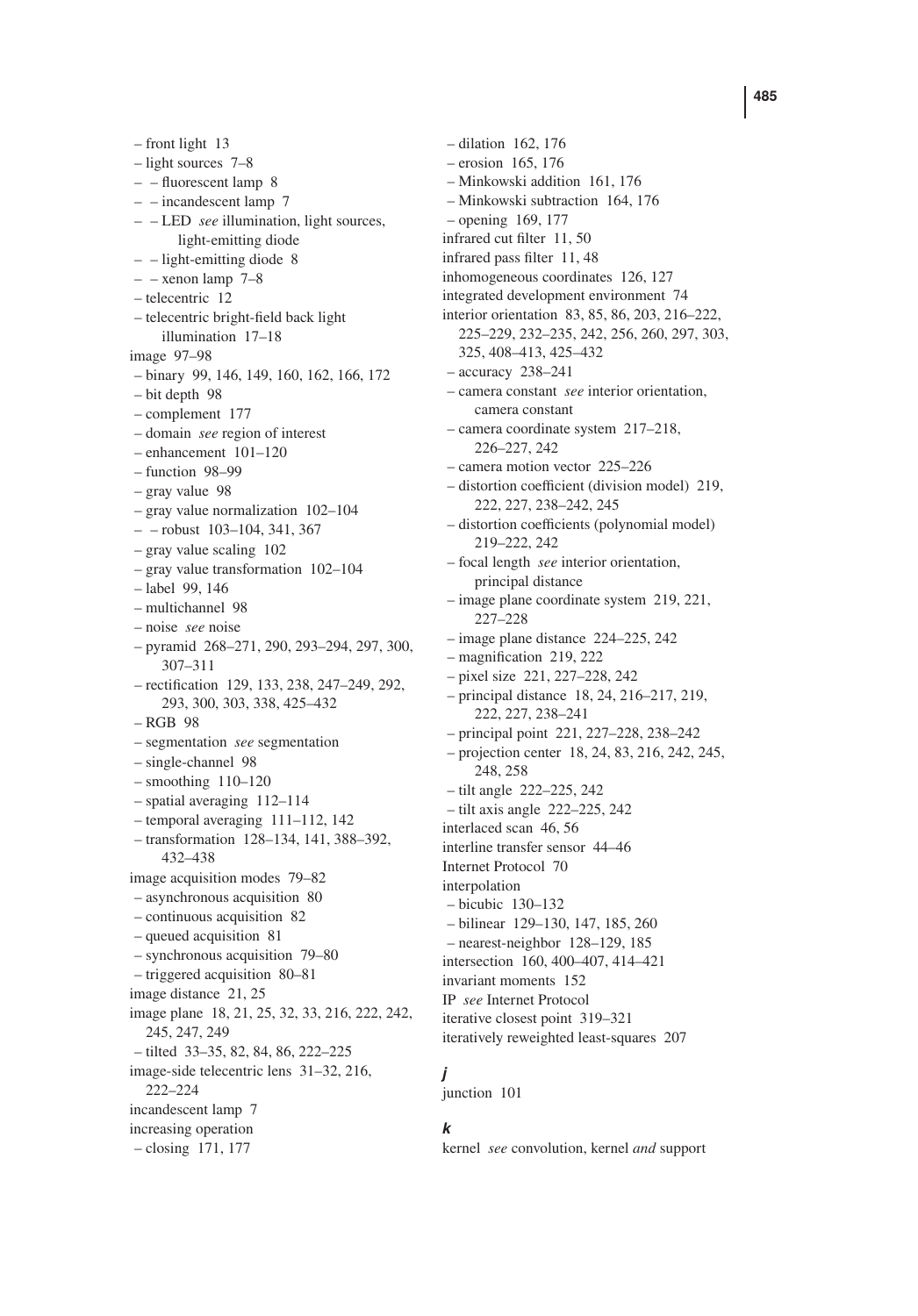vector machine, kernel

## *l*

label image 99, 146 labeling 146 Lanser filter 192, 198 – edge accuracy 199 – edge precision 198 Laplacian 182, 195–196 laser projector 84 – cylindrical lens 84 – Powell lens 84 – raster lens 84 laser triangulation 84–86, 254–257 – calibration 256–257 – extraction of laser line 255–256 lateral overflow drain 45 law of refraction 19 LCD *see* liquid-crystal display LCOS *see* liquid crystal on silicon LED *see* light-emitting diode lens 19–31 – achromatic 39 – Airy disk 27 – aperture stop 23, 27–32, 36, 37, 39, 106 – apochromatic 39 – aspherical 36 – cardinal elements 21 – chief ray *see* lens, principal ray – circle of confusion 25, 36 – cylindrical 84 – depth of field 25–28, 30–36 – diaphragm 22, 25, 36 – diffraction 27 – entocentric 28, 32, 216, 222, 224–225 – entrance pupil 23, 24, 29, 83, 216, 259 – exit pupil 23, 24, 29, 30, 224, 258 – *f*-number 26, 30, 32, 36, 37, 39, 106 – field angle 24 – focal length 20 – focal point 20 – focusing plane 25, 33 – image distance 21, 25 – image plane 18, 21, 25, 32, 33, 216, 222 – – tilted 33–35, 82, 84, 86, 222–225 – magnification 21, 27, 32, 33, 82, 86, 219 – nodal point 21 – numerical aperture 30 – object distance 21, 25 – optical axis 21, 222 – perspective 32, 216 – Powell lens 84 – principal plane 20

– principal ray 23, 24 – pupil magnification factor 23, 225 – raster lens 84 – sagittal focal surface 37 – sagittal image 37 – Scheimpflug lens 36, 82, 84, 86, 258 – Scheimpflug optics 36 – Scheimpflug principle 32–36 – surface vertex 21 – system of lenses 22 – tangential focal surface 37 – tangential image 37 – telecentric 28–32, 216 – thick 20–22 – tilt lens 32–36, 82, 84, 86, 222–225, 258  $-$  – hinge line 34 – – Scheimpflug line 33–34 – vignetting 40–41, 106 lens aberrations 20, 36–40 – astigmatism 37, 201 – chromatic aberration 39, 201 – coma 36–37, 201 – curvature of field 37 – distortion 37–38, 201, 219–222, 227, 303 – – barrel 37–38, 219–221, 227 – – pincushion 37–38, 219–221, 227 – spherical aberration 36 light 5, 48 – absorption 9 – polarized 9 – reflection 8 – refraction 9, 19 – spectrum 5  $-$  – black body 5–7 light sources 7–8 – fluorescent lamp 8 – incandescent lamp 7 – LED *see* light sources, light-emitting diode – light-emitting diode 8 – xenon lamp 7–8 light-emitting diode 8 line – Hessian normal form 204 – Plücker coordinates 330 line fitting 204–208, 383–388 – outlier suppression 205–208 – robust 205–208 line jitter 59–60, 199 line scan camera 41–43, 47, 216, 225–229, 238 line sensor 41–43, 47, 216 Link-Local Address 70 liquid crystal on silicon 87 liquid-crystal display 87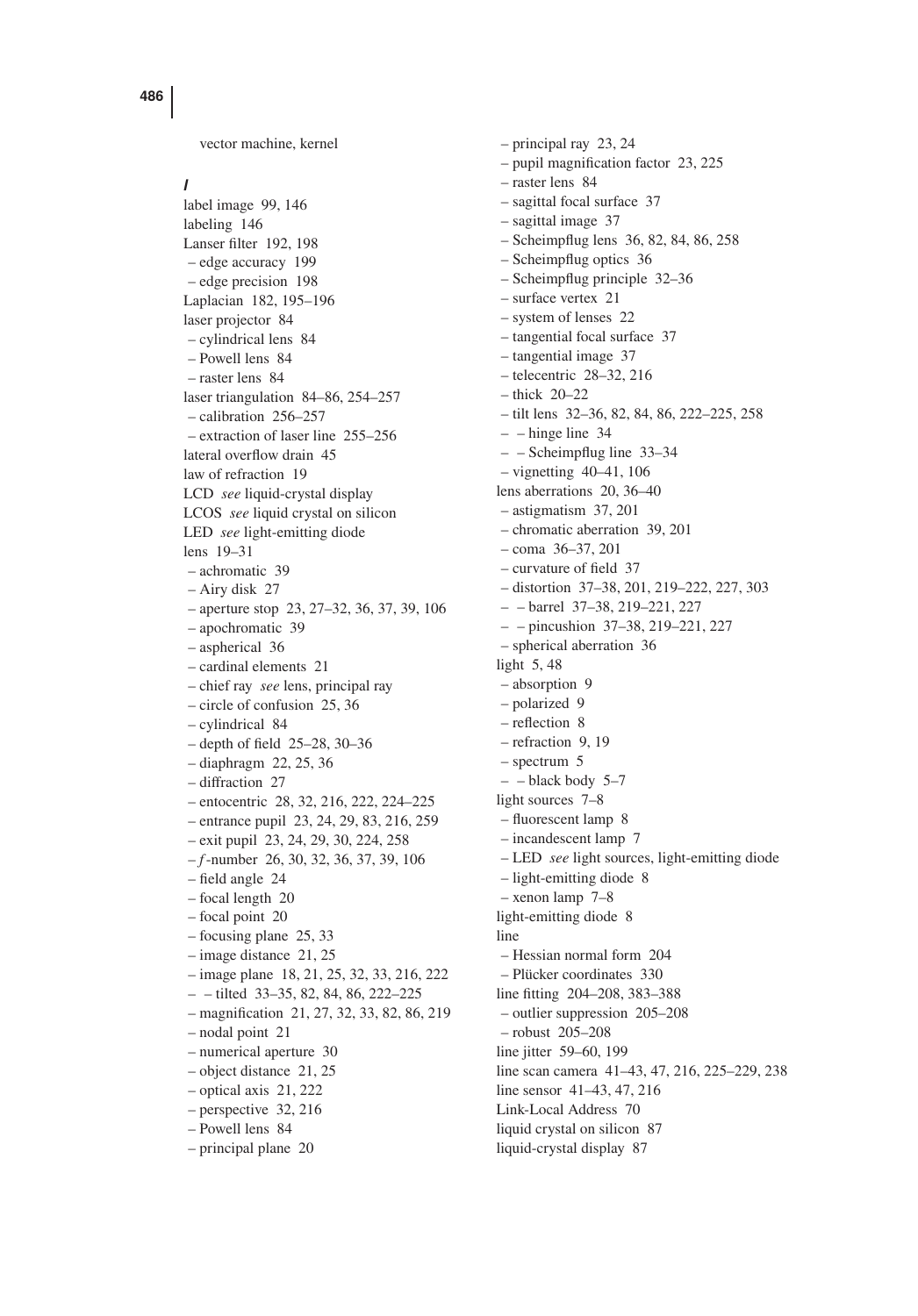LLA *see* Link-Local Address local deformation 292 look-up table 102, 107 low-voltage differential signaling 61 LUT *see* look-up table LVDS *see* low-voltage differential signaling

#### *m*

magnification 21, 32, 33, 82, 86, 219 major axis 150–152, 155, 158, 159, 205, 206 maximum filter *see* morphology, gray value, dilation maximum likelihood estimator 348 mean filter 112–114, 119, 132, 139, 140, 185, 268, 377–383, 400–407 – frequency response 116, 122, 269 mean squared edge distance 274–276 median filter 119–120, 139, 140, 400–407 minimum filter *see* morphology, gray value, erosion Minkowski addition 161–162, 166, 175–176 Minkowski subtraction 163–166, 176 minor axis 150–152, 155, 158, 159, 205 MLP *see* multilayer perceptron moments 150–152, 155–158, 377–383 – invariant 152 morphology 159–179, 338, 400–407, 414–425 – anti-extensive operation – – erosion 164, 176 – – Minkowski subtraction 164, 176 – – opening 169, 177 – duality – – dilation–erosion 166, 177 – – hit-or-miss transform 168 – – opening–closing 170, 177 – extensive operation – – closing 171, 177 – – dilation 162, 176 – – Minkowski addition 161, 176 – gray value – – closing 177–179 – – complement 177 – – dilation 176, 388–392 – – erosion 176–177 – – gradient 179 – – Minkowski addition 175–176 – – Minkowski subtraction 176 – – opening 177–179 – – range 179 – idempotent operation – – closing 170, 177 – – opening 169, 177 – increasing operation

– – dilation 162, 176 – – erosion 165, 176 – – Minkowski addition 161, 176 – – Minkowski subtraction 164, 176 – – opening 169, 177 – region 159–175, 400–407, 414–432 – – boundary 166–167  $-$  – closing 170–172, 400–407 – – complement 160 – – difference 160, 400–407, 414–425 – – dilation 161–163, 195, 400–407, 421–425 – – distance transform 173–175, 275, 276, 414–421  $-$  – erosion 164–167, 400–407, 421–425 – – hit-or-miss opening 169  $-$  – hit-or-miss transform 167–168, 172 – – intersection 160, 400–407, 414–421 – – Minkowski addition 161–162, 166 – – Minkowski subtraction 163–166 – – opening 168–170, 400–407, 414–421 – – skeleton 172–173, 414–421  $-$  – translation 160 – – transposition 160–161  $-$  – union 159–160, 400–407 – structuring element 161, 167, 175, 176, 400–407 – translation-invariant operation  $-$  – closing 170  $-$  – opening 169 multi-channel edge tensor 310 multilayer perceptron 352–358, 365 – evidence procedure 357 – novelty detection 357–358 – training 354–358 – – cross-entropy error 354 – – regularization 355–357  $-$  – weight decay 355–357 – universal approximator 353, 354, 365

– – closing 171, 177

## *n*

neighborhood 145–146, 167, 173 neural network 351–358, 377–383, 438–443 – activation function – – hyperbolic tangent 353  $-$  – logistic 353 – – rectified linear unit 366 – – sigmoid 353–354 – – softmax 353, 366  $-$  – threshold 351, 352 – convolutional neural network 365–369  $-$  – convolution 365–366

– – convolutional layer 366–367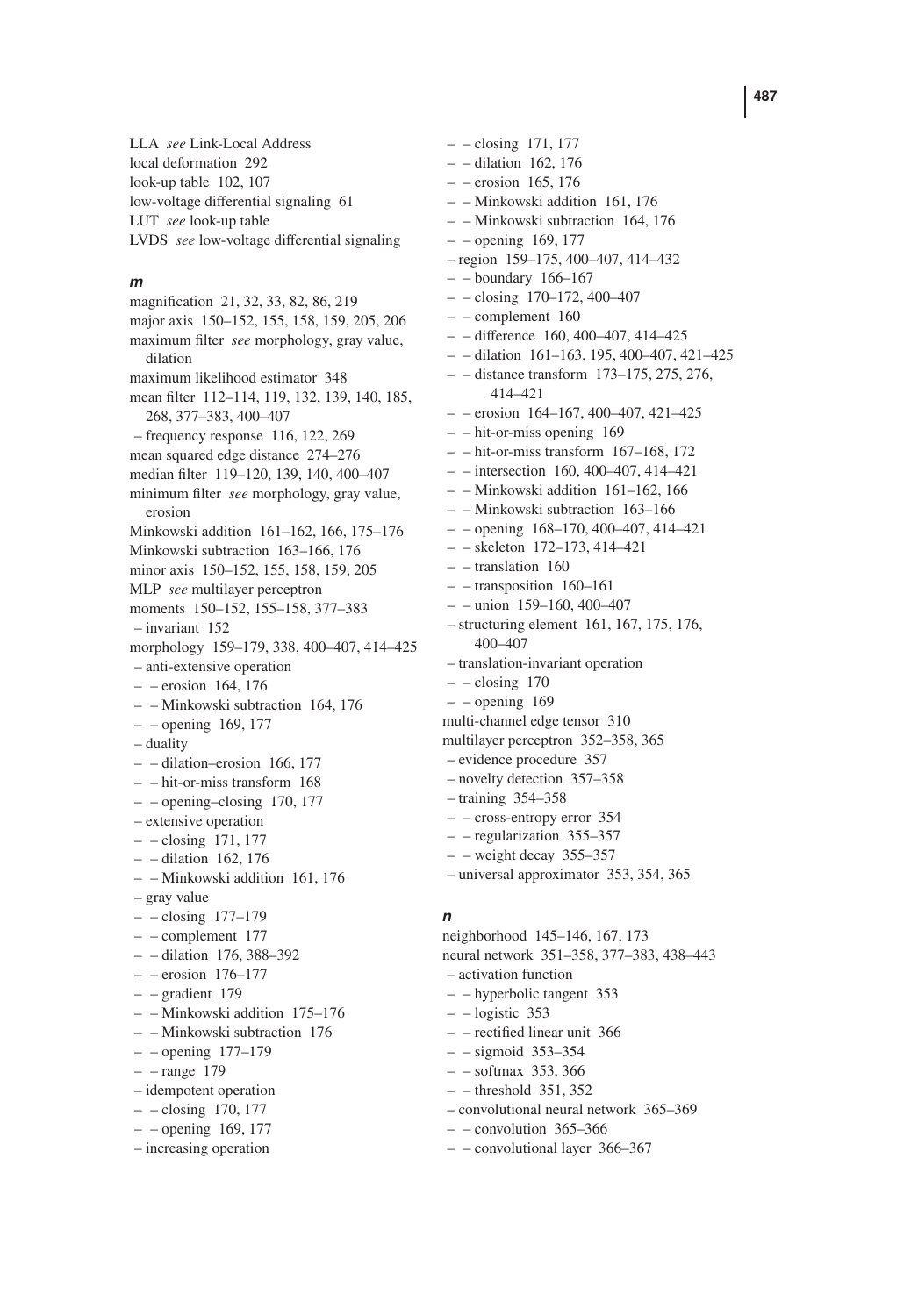– – cross-entropy error 368 – – dataset augmentation 369 – – filter stride 366  $-$  – fine-tuning 367–368 – – learning rate 368 – – minibatch 368  $-$  – momentum 368 – – novelty detection 369  $-$  – pooling 366 – – receptive field 366 – – regularization 368–369 – – stochastic gradient descent 368 – – universal approximator 366 – – weight decay 368 – multilayer perceptron 352–358, 365, 377–383, 438–443 – – cross-entropy error 354 – – evidence procedure 357 – – novelty detection 357–358 – – regularization 355–357 – – training 354–358 – – universal approximator 353, 354, 365  $-$  – weight decay 355–357 – single-layer perceptron 351–352 nodal point 21 noise 110–111 – amplifier noise 53 – dark current noise 53 – dark noise 53 – noise floor 53 – pattern noise 54 – photon noise 52 – quantization noise 53 – reset noise 52 – signal-to-noise ratio 53, 90, 92, 94 – spatial noise 54 – speckle 86 – suppression 111–120 – temporal noise 53 – variance 110–113, 118–119, 185, 198 non-maximum suppression 180, 188, 192–193 normal distribution 348 normalized cross-correlation 251, 264–267, 432–438 normalized moments 150, 155, 158, 205, 206 novelty detection *see* classification, novelty detection NTSC 56 numerical aperture 30 Nyquist frequency 123

*o*

object distance 21, 25

object identification 1 object recognition *see* 3D object recognition object-side telecentric lens 28–32, 216, 222, 224–225 occlusion 83, 85–87, 251, 253, 255, 257, 273, 276, 280, 287–288 OCR *see* optical character recognition opening 168–170, 177–179, 400–407, 414–421 optical anti-aliasing filter 49 optical axis 21, 222 optical character recognition 104, 126, 127, 149, 150, 337–342, 377–383, 432–438 – character segmentation 338–339, 377–383 – – touching characters 338–339 – classification *see* classification – features 339–342, 377–383 – image rectification 129, 133, 338 orientation 150–153, 155, 159 – exterior 203, 217–218, 226–227, 232–235, 256, 260, 408–413, 425–432 – – world coordinate system 217–218, 226–227 – interior 83, 85, 86, 203, 216–222, 225–229, 232–235, 242, 256, 260, 297, 303, 408–413, 425–432  $-$  – accuracy 238–241 – – camera constant *see* orientation, interior, principal distance – – camera coordinate system 217–218, 226–227, 242 – – camera motion vector 225–226 – – distortion coefficient (division model) 219, 222, 227, 238–242, 245 – – distortion coefficients (polynomial model) 219–222, 242 – – focal length *see* orientation, interior, principal distance – – image plane coordinate system 219, 221, 227–228  $-$  – image plane distance 224–225, 242  $-$  – magnification 219, 222 – – pixel size 221, 227–228, 242 – – principal distance 18, 24, 216–217, 219, 222, 227, 238–241 – – principal point 221, 227–228, 238–242 – – projection center 18, 24, 83, 216, 242, 245, 248, 258 – – tilt angle 222–225, 242  $-$  – tilt axis angle 222–225, 242 – relative 83, 86, 242, 260  $- -$ base 83, 242  $-$  – base line 245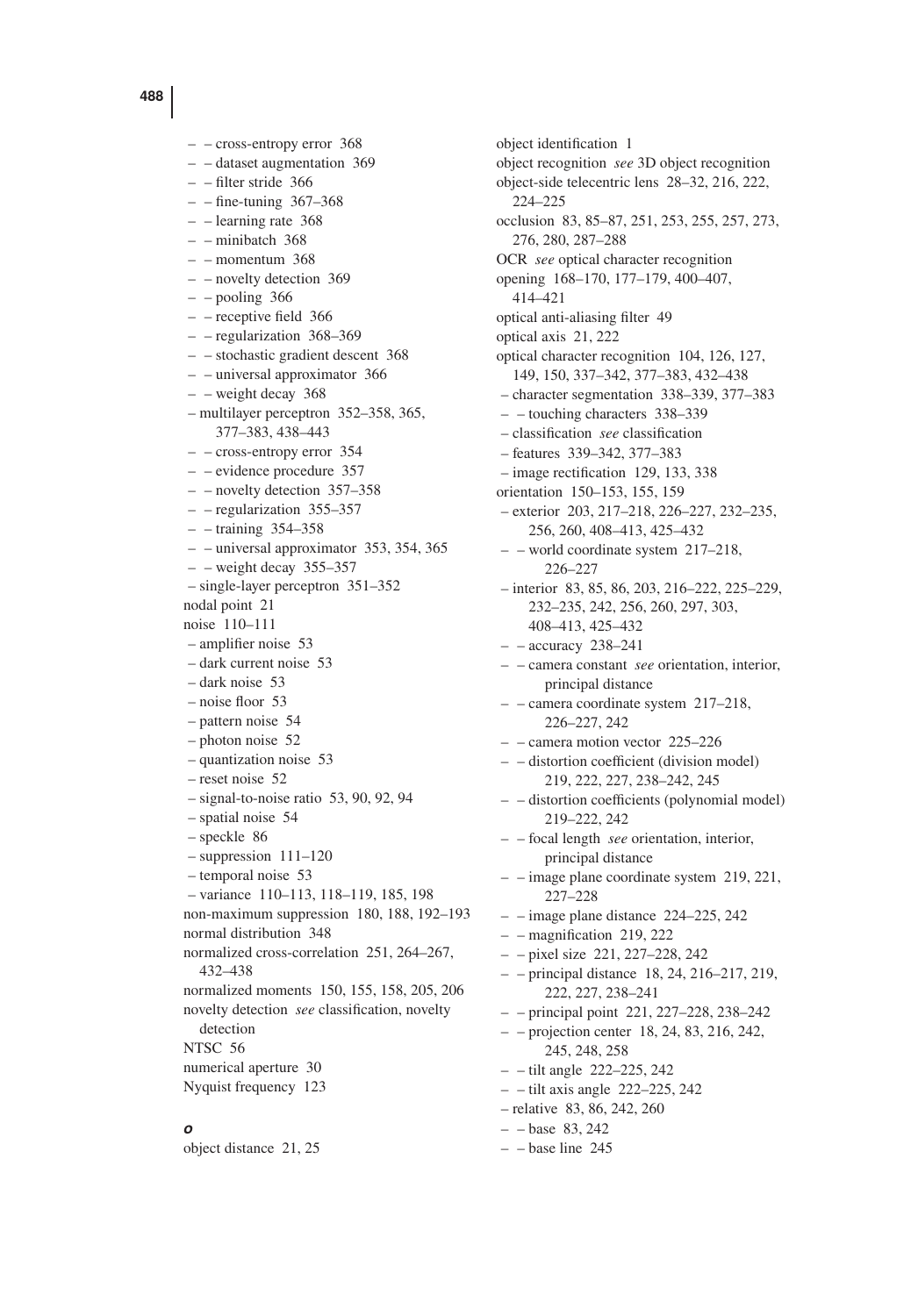outlier 204, 205 outlier suppression 205–211 – Huber weight function 207 – iteratively reweighted least-squares 207 – random sample consensus 208 – RANSAC 208 – Tukey weight function 207 overall system gain 53

## *p*

PAL 56 parallax 82, 85 paraxial approximation 20 pattern noise 54 perspective camera 216–222, 236–237, 310 – projection center 83, 216, 242, 245, 248, 258, 311 perspective lens 32, 216, 310 perspective transformation 127–128, 133, 224, 292, 293, 338 PFNC *see* GenICam, pixel format naming convention phase shift 90–91, 258 phase unwrapping 91, 92 photon noise 52 photoresponse nonuniformity 54 pinhole camera 18–19, 24–25, 216 – projection center 18, 24 pixel 97–98 pixel clock 58, 60 pixel vignetting 32 PLC *see* programmable logic controller Plücker coordinates 329, 330 – line representation 330 polar coordinates 134 polar transformation 133–134, 338, 377–383 polarization 9 polarizing filter 11 polygonal approximation 211–213 – Ramer algorithm 212–213 pose 126, 217–218, 226–227, 262, 292, 293, 297–299, 304, 305, 313, 316, 318, 323–324, 326, 329, 408–413 position detection 1 Powell lens 84 precision 197–198 – edge angle 280 – edges 198–199 – hardware requirements 199 – phase 90–91 Precision Time Protocol 72 Prewitt filter 190 principal distance 18, 24, 216–217

principal plane 20 principal point 221, 227–228, 238–242 principal ray 23, 24 print inspection 140–144 PRNU *see* photoresponse nonuniformity programmable logic controller 2 progressive scan 46, 58 projection center 18, 24, 83, 216, 242, 245, 248, 258 projective transformation 127–128, 133, 224, 263, 293, 296–298, 311, 338 projector – laser 84 – – cylindrical lens 84 – – Powell lens 84  $-$  – raster lens  $84$ – random texture 83–84 – structured light 86 – – digital light processing 87 – – digital micromirror device 87–88 – – liquid crystal on silicon display 87 – – liquid-crystal 87 PTP *see* Precision Time Protocol pupil magnification factor 23, 225 pure dual quaternion 330 pure quaternion 328

### *q*

quadratic programming 361, 362, 364 quantization noise 53 quantum efficiency 52 quaternion 327–330 – advantages 328–329 – ambiguity 328 – basis elements 327 – conjugation 327 – exponential form 328 – interpolation 329 – inversion 328 – multiplication 327, 328 – norm 327 – overparameterization 329 – pure 328, 330 – rotation 328, 329 – scalar part 327 – unit 327–330 – vector part 327

## *r*

radiometric camera calibration 105–110, 201, 261–262 – calibration target 105 – chart-based 105–106 – chartless 106–110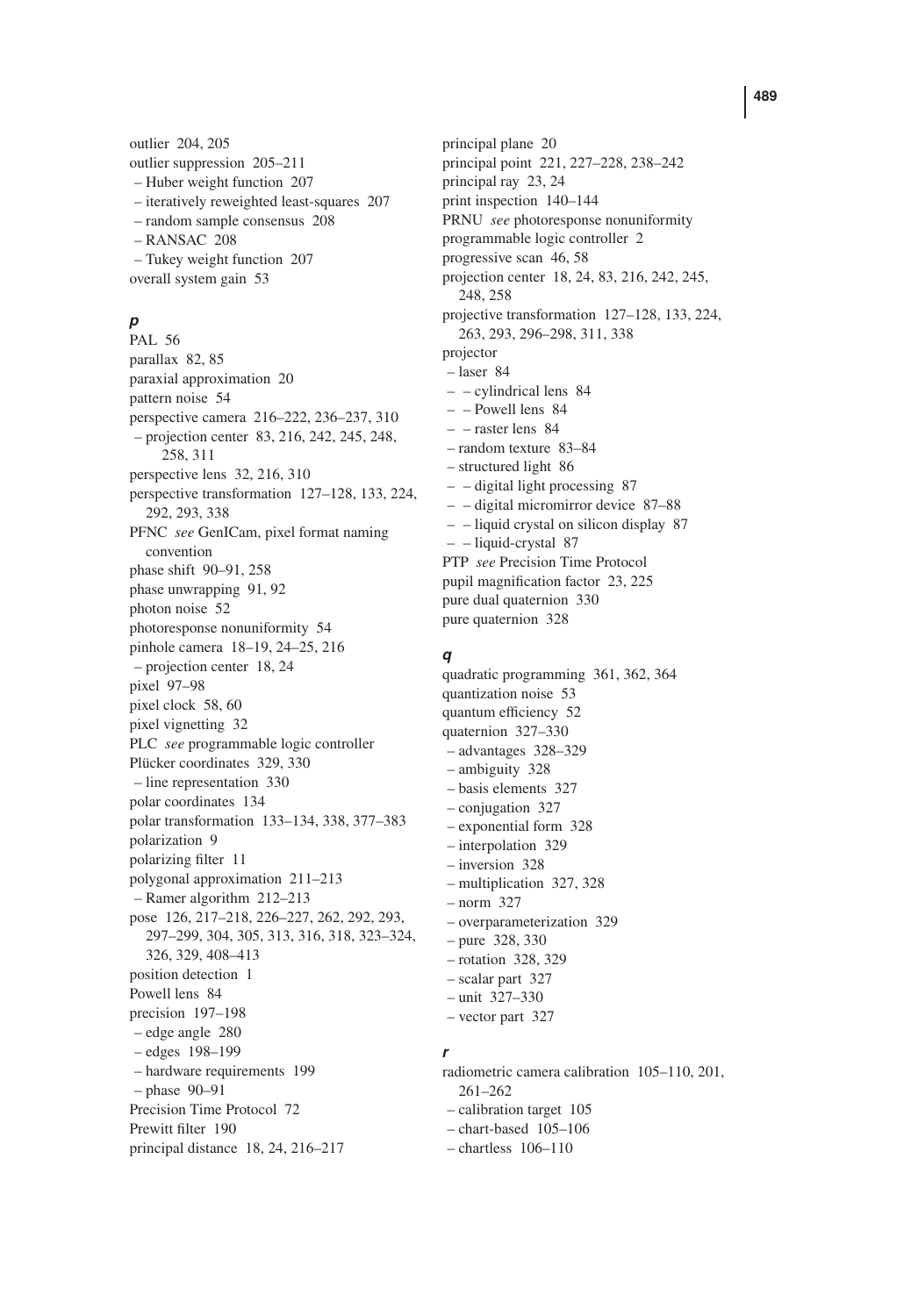$-$  – defining equation 107 – gamma response function 105, 109 – inverse response function 107 – – discretization 107–108 – – normalization 108 – – polynomial 109 – – smoothness constraint 108–109 – response function 105, 106, 109 Ramer algorithm 212–213 rank filter 120, 177 raster lens 84 reflection 8 reflectivity 9 refraction 9, 19 refractive index 19 region 98–100 – as binary image 99, 146, 149, 160, 162, 166, 172 – boundary 154, 166–167 – characteristic function 99, 155, 176 – complement 160 – connected components 144–146, 255, 338, 377–383, 392–407 – convex hull 153 – definition 98 – difference 160, 400–407, 414–425 – feature *see* features, region – intersection 160, 400–407, 414–421 – run-length representation 99–100, 145, 149, 150, 160, 162, 172 – translation 160 – transposition 160–161 – union 159–160, 400–407 region of interest 99, 126, 128, 163, 175, 195, 263 regularization 355–357, 368–369 relative orientation 83, 86, 242, 260 – base 83, 242 – base line 245 reset noise 52 RGB video 58 rigid 3D transformation 218, 326, 329–333 rigid transformation 217, 262, 273, 281, 291, 408–413 robot 323–337 – articulated 323–324, 335 – base 323, 326 – controller 326 – end effector 323 – joints 323–324, 335 – kinematics 323, 324 – mechanical interface 323, 324 – movement 326–327, 333

– SCARA 335 – tool 323, 324, 326 – tool center point 324 ROI *see* region of interest rolling shutter 48 rotation 127, 129, 152, 262, 273, 338, 400–407 R-table 280 run-length encoding 99–100, 145, 149, 150, 160, 162, 172

### *s*

sagittal focal surface 37 sagittal image 37 saturation capacity 54 scaling 127, 132, 152, 262, 273 SCARA robot 335 Scheimpflug lens 36, 82, 84, 86, 258 Scheimpflug line 33–34 Scheimpflug optics 36 Scheimpflug principle 32–36 screw 329–331, 336 – angle 329–332 – axis 329, 332, 336 – Chasles' theorem 329 – direction 329–331 – dual quaternion 330–331 – moment 329–331 – Plücker coordinates 329 – rotation 329, 330 – translation 329–332 screw theory 327, 329–330 segmentation 135–149, 392–400, 414–425 – connected components 144–146, 255, 338, 377–383, 392–407 – dynamic thresholding 138–141, 179, 257, 338, 377–383, 400–407 – hysteresis thresholding 194 – subpixel-precise thresholding 147–149, 195, 383–388, 392–400 – thresholding 135–138, 255, 338, 392–400, 414–425 – – automatic threshold selection 136–138, 338 – variation model 141–144, 388–392, 400–407 sensor 97–98 serial interface 3 SFNC *see* GenICam, standard features naming convention *and* GenICam, GenTL, standard features naming convention shape inspection 1 shape-based 3D matching *see* 3D object recognition, shape-based 3D matching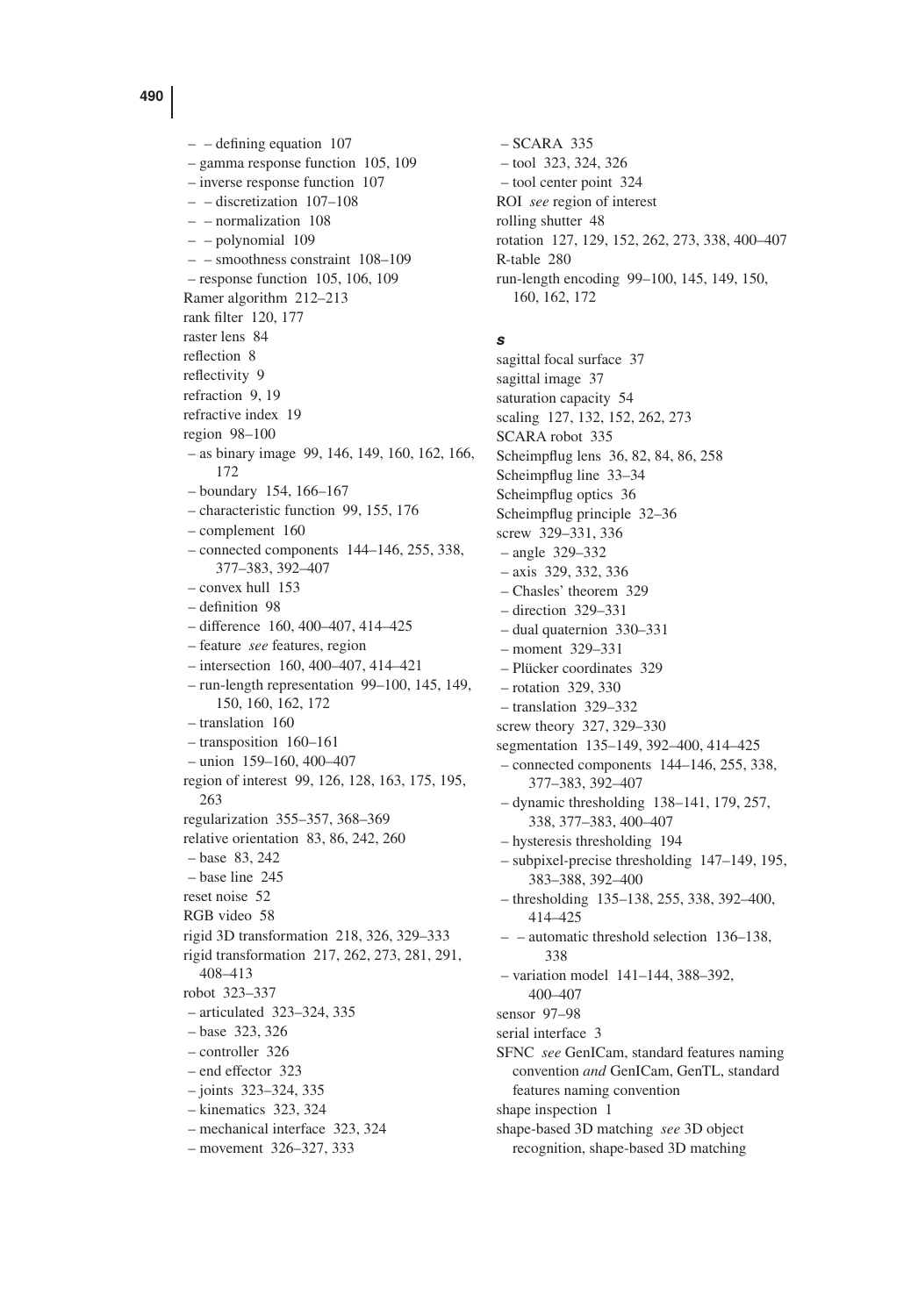shape-based matching 287–292, 294, 295, 302–304, 310, 371–377, 408–413, 432–438 sheet of light reconstruction 33, 35, 84–86, 254–257, 443–450 – calibration 256–257 – extraction of laser line 255–256 – occlusion 85–86, 255 shutter – electronic 45 – global 48, 82 – mechanical 43, 44 – rolling 48 signal-to-noise ratio 52, 53, 90, 92, 94, 187, 198, 199, 280 similarity measure 263–267, 288–290 – absolute sum of normalized dot products 289 – normalized cross-correlation 251, 264–267, 432–438 – sum of absolute gray value differences 250, 263–264, 266–267 – sum of absolute normalized dot products 289, 307 – sum of normalized dot products 288–289 – sum of squared gray value differences 250, 263–264 – sum of unnormalized dot products 288 similarity transformation 262, 273, 281, 292, 296, 297, 305, 392–400 singular value 333, 336 singular value decomposition 333 skeleton 172–173, 414–421 skew 127 slant 127 smallest enclosing circle 153, 158 smallest enclosing rectangle 153, 158, 341, 377–388, 400–407 smart camera 2 smoothing filter 110–120 – Gaussian 117–119, 132, 138–140, 187, 192, 269 – – frequency response 118, 122 – mean 112–114, 119, 132, 139, 140, 185, 268, 377–383, 400–407 – – frequency response 116, 122, 269 – median 119–120, 139, 140, 400–407 – optimal 117–118, 187, 191 – spatial averaging 112–114 – temporal averaging 111–112, 142 SNR *see* signal-to-noise ratio Sobel filter 190, 342 spacetime stereo 254 spatial averaging 112–114

spatial domain 121 spatial noise 54 speckle noise 86 spectral response – Gaussian filter 118, 122 – human visual system 48 – mean filter 116, 122, 269 – sensor 48, 50, 98 speed of light 6, 92 spherical aberration 36 stereo geometry 82–83, 242–250 – corresponding points 83–84, 244 – disparity 249–250 – epipolar line 244 – epipolar plane 244 – epipolar standard geometry 245–247, 425–432 – epipole 244 – image rectification 247–249, 425–432 – parallax 82, 85 stereo matching 250–254, 425–432 – occlusion 83, 251, 253 – robust 253–254 – – disparity consistency check 253 – – excluding weakly textured areas 253 – similarity measure – – normalized cross-correlation 251 – – sum of absolute gray value differences 250 – – sum of squared gray value differences 250 – spacetime stereo 254 – subpixel-accurate 252 – window size 84, 252–253 stereo reconstruction 33, 82–84, 241–254, 314, 321, 425–432 stochastic process 111, 112 – ergodic 112 – stationary 111 structured light reconstruction 33, 35, 86–91, 257–262 – binary code patterns 88 – camera calibration 258–261 – fringe projection 90–91 – Gray code decoding 257–258 – Gray code patterns 88–89, 91 – occlusion 86–87, 257 – phase decoding 258 – phase shift 90–91 – projector calibration 258–261 – radiometric calibration 261–262 – stripe decoding 257–258 structuring element 161, 167, 175, 176,

400–407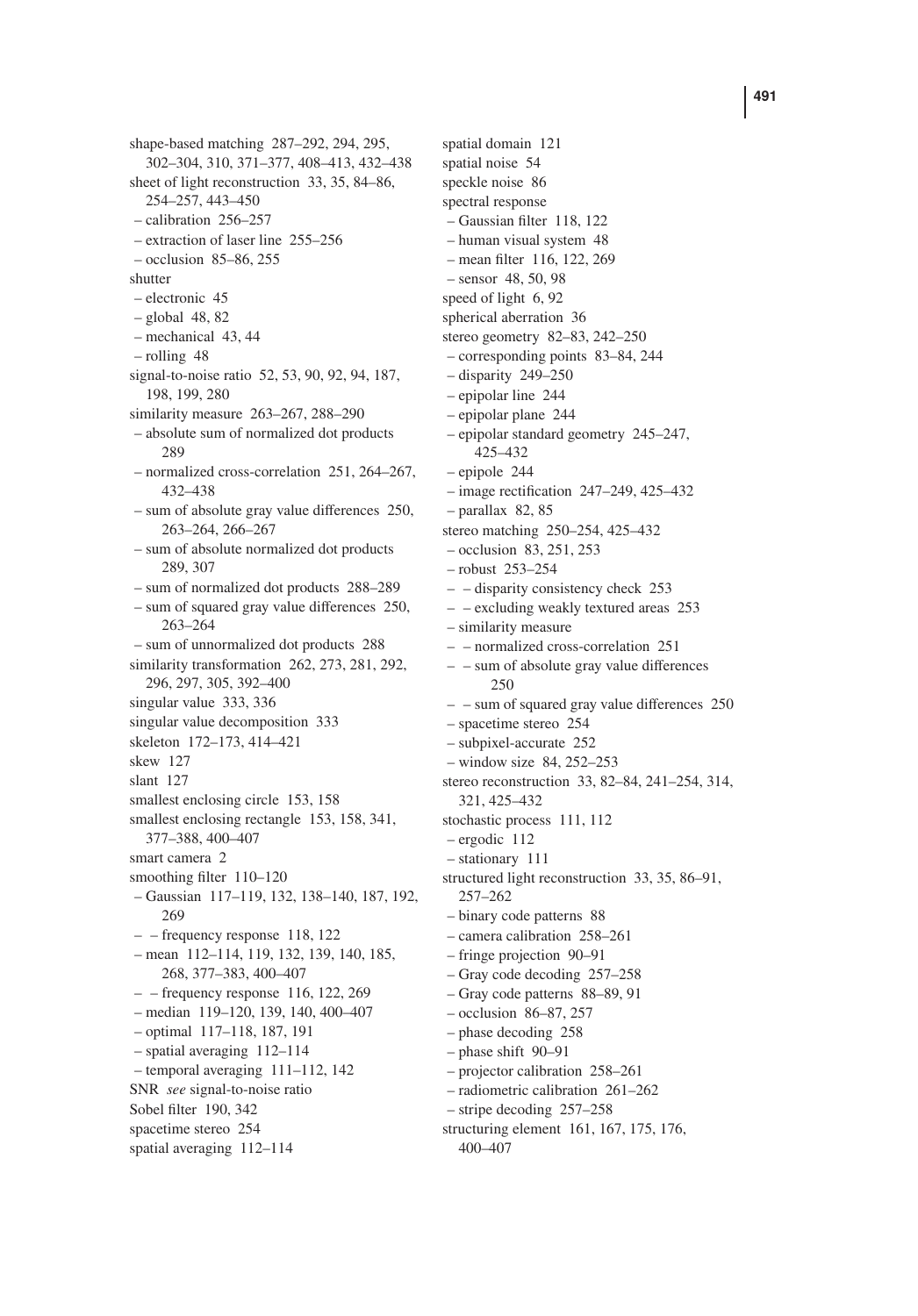subpixel-precise contour 101 – convex hull 158 – features *see* features, contour subpixel-precise thresholding 147–149, 195, 383–388, 392–400 sum of absolute gray value differences 250, 263–264, 266–267 sum of absolute normalized dot products 289, 307 sum of normalized dot products 288–289 sum of squared gray value differences 250, 263–264 sum of unnormalized dot products 288 support vector machine 358–364 – kernel 361  $-$  – Gaussian radial basis function 362 – – homogeneous polynomial 361 – – inhomogeneous polynomial 362  $-$  – sigmoid 362 – margin 360 – margin errors 362, 364 – novelty detection 363–364  $- v$ -SVM 362 – one-versus-all 362–363 – one-versus-one 362–363 – separating hyperplane 359–361 – universal approximator 362 surface inspection 1 surface vertex 21 surface-based 3D matching 293, 313–323, *see* 3D object recognition, surface-based 3D matching, 443–459 SVD 333 S-Video 58 SVM *see* support vector machine

### *t*

tangential focal surface 37 tangential image 37 TCP *see* Transmission Control Protocol telecentric bright-field back light illumination 17–18 telecentric camera 216–222, 236, 408–413 telecentric illumination 12 telecentric lens 28–32, 216 – bilateral 30–32, 216, 222–224 – image-side 31–32, 216, 222–224 – object-side 28–32, 216, 222, 224–225 template matching 141, 262–292, 338 – clutter 273, 276, 280, 287–288 – erosion 165 – generalized Hough transform 277–280 – – accumulator array 278–280

 $-$  – R-table 280 – geometric hashing 281–283 – geometric matching 281–291 – Hausdorff distance 276–277 – hierarchical search 270–271, 290 – hit-or-miss transform 167 – hypothesize-and-test paradigm 281 – image pyramid 268–271, 290, 307 – linear illumination changes 265 – matching geometric primitives 283–286 – mean squared edge distance 274–276 – nonlinear illumination changes 273, 280, 287–289 – occlusion 273, 276, 280, 287–288 – opening 169, 400–407 – robust 273–292, 371–377, 388–392, 400–413, 432–438 – rotation 272–273 – scaling 272–273 – shape-based matching 287–292, 294, 295, 307, 371–377, 408–413, 432–438 – similarity measure 263–267, 288–290 – – absolute sum of normalized dot products 289 – – normalized cross-correlation 251, 264–267, 432–438 – – sum of absolute gray value differences 250, 263–264, 266–267 – – sum of absolute normalized dot products 289, 307 – – sum of normalized dot products 288–289 – – sum of squared gray value differences 250, 263–264 – – sum of unnormalized dot products 288 – stopping criterion 266–267 – – normalized cross-correlation 267 – – sum of absolute gray value differences 266–267 – – sum of normalized dot products 289–290 – subpixel-accurate 271–272, 290–291 – translation 263–271 temporal averaging 111–112, 142 temporal noise 53 texture – removal 124–125 thick lens 20–22 – cardinal elements 21 – focal length 20 – focal point 20 – image distance 21, 25 – magnification 21, 27, 32, 33, 82, 86, 219 – nodal point 21 – object distance 21, 25

**492**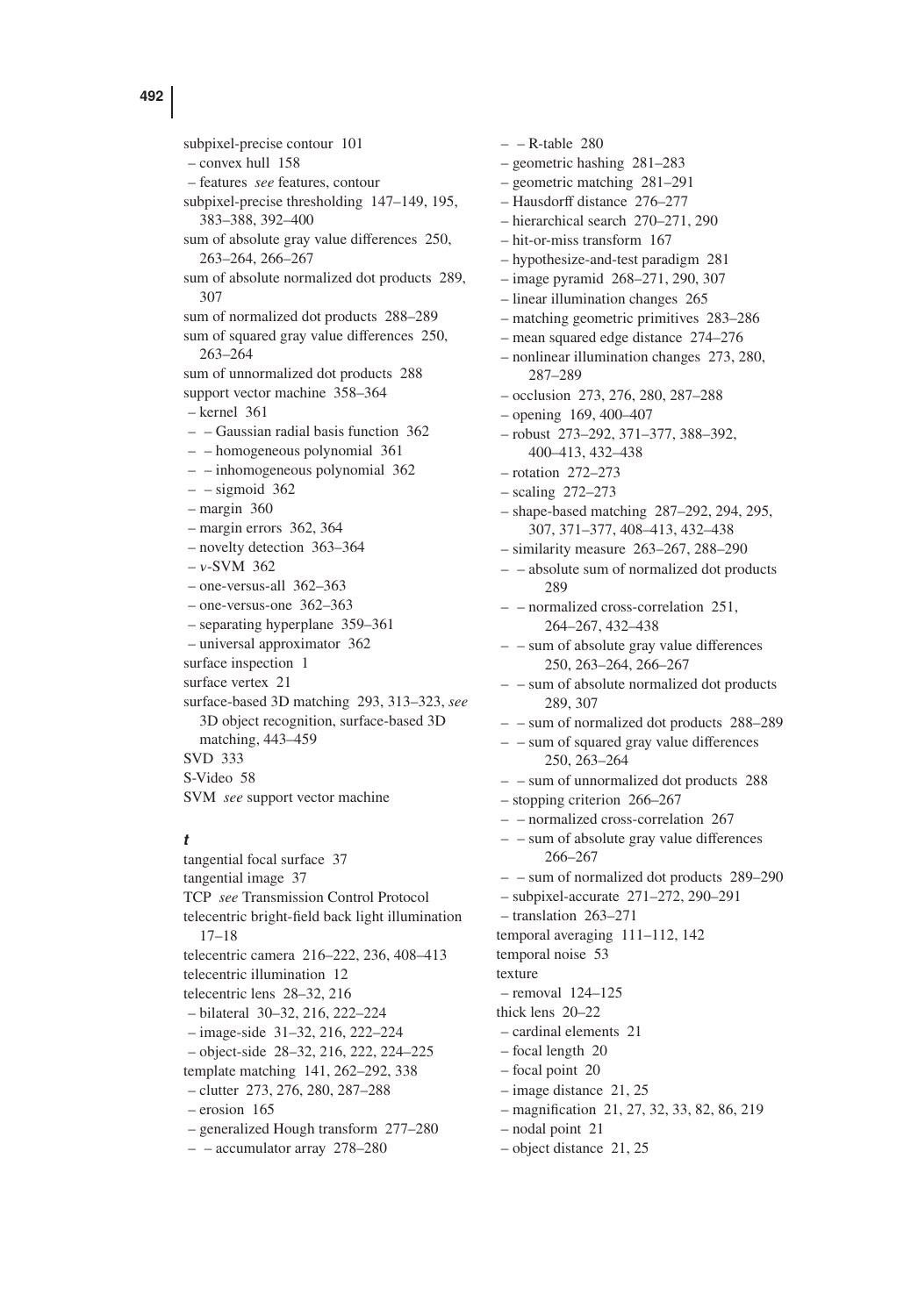– optical axis 21, 222 – principal plane 20 – surface vertex 21 thresholding 135–138, 255, 338, 392–400, 414–425 – automatic threshold selection 136–138, 338 – subpixel-precise 147–149, 195, 383–388, 392–400 tilt lens 32–36, 82, 84, 86, 222–225, 258 – hinge line 34 – Scheimpflug line 33–34 tilted image plane 33–35, 82, 84, 86, 222–225 time-of-flight camera 91–95 – continuous-wave-modulated 92–93 – – distance computation 93 – – distance range 92 – – phase demodulation 92 – – random errors 93 – – resolution 93 – – scene intensity 92 – – systematic errors 93 – pulse-modulated 93–95 – – distance computation 93, 94 – – distance range 93 – – random errors 94–95 – – resolution 95 – – systematic errors 94–95 – – time-of-flight computation 94 TOF camera *see* time-of-flight camera transformation – affine 126–127, 152, 263, 281, 288, 408–413, 432–438 – geometric 126–134, 338, 377–383, 392–413, 432–438  $-$  gray value  $102-104$ – image 128–134, 141, 377–383, 388–392, 408–413, 432–438 – local deformation 292 – perspective 127–128, 133, 224, 292, 293, 338 – polar 133–134, 338, 377–383 – projective 127–128, 133, 224, 263, 293, 296–298, 311, 338 – rigid 217, 262, 273, 281, 291, 408–413 – rigid 3D 218, 326, 329–333 – rotation 127, 129, 152, 262, 273, 338, 400–407 – scaling 127, 132, 152, 262, 273 – similarity 262, 273, 281, 292, 296, 297, 305, 392–400 – skew 127 – slant 127 – translation 127, 152, 160, 262, 272

translation 127, 152, 160, 262, 272 translation-invariant operation – closing 170 – opening 169 Transmission Control Protocol 70 transmittance 9 transposition 160–161 triangulation 82 – sheet of light sensor 84 – stereo sensor 82–83 – structured light sensor 86 trigger 42, 45, 80–81 Tukey weight function 207

#### *u*

U3V *see* USB3 Vision U3VCP *see* USB3 Vision, USB3 Vision Control Protocol U3VSP *see* USB3 Vision, USB3 Vision Streaming Protocol UDP *see* User Datagram Protocol union 159–160, 400–407 unit dual quaternion 330–331, 333 – transformation matrix 331 unit quaternion 327–330 universal approximator 353, 354, 362, 365, 366 universal serial bus *see* USB **IISB** – bulk data transfers 67, 69 – control transfers 67, 69 – interrupt data transfers 67, 69 – isochronous data transfers 67, 69 USB 2.0 67–68 USB3 Vision 68–69 – U3VCP *see* USB3 Vision, USB3 Vision Control Protocol – U3VSP *see* USB3 Vision, USB3 Streaming Control Protocol – USB3 Vision Control Protocol 69 – USB3 Vision Streaming Protocol 69 User Datagram Protocol 70

### *v*

variation model 141–144, 388–392, 400–407 vertical blanking interval 57 vertical overflow drain 45 vertical synchronization pulse 57 video signal – analog – – back porch 57  $-$  – CCIR 56  $-$  – EIA-170 56  $-$  – front porch 57

– – horizontal blanking interval 56

#### **493**